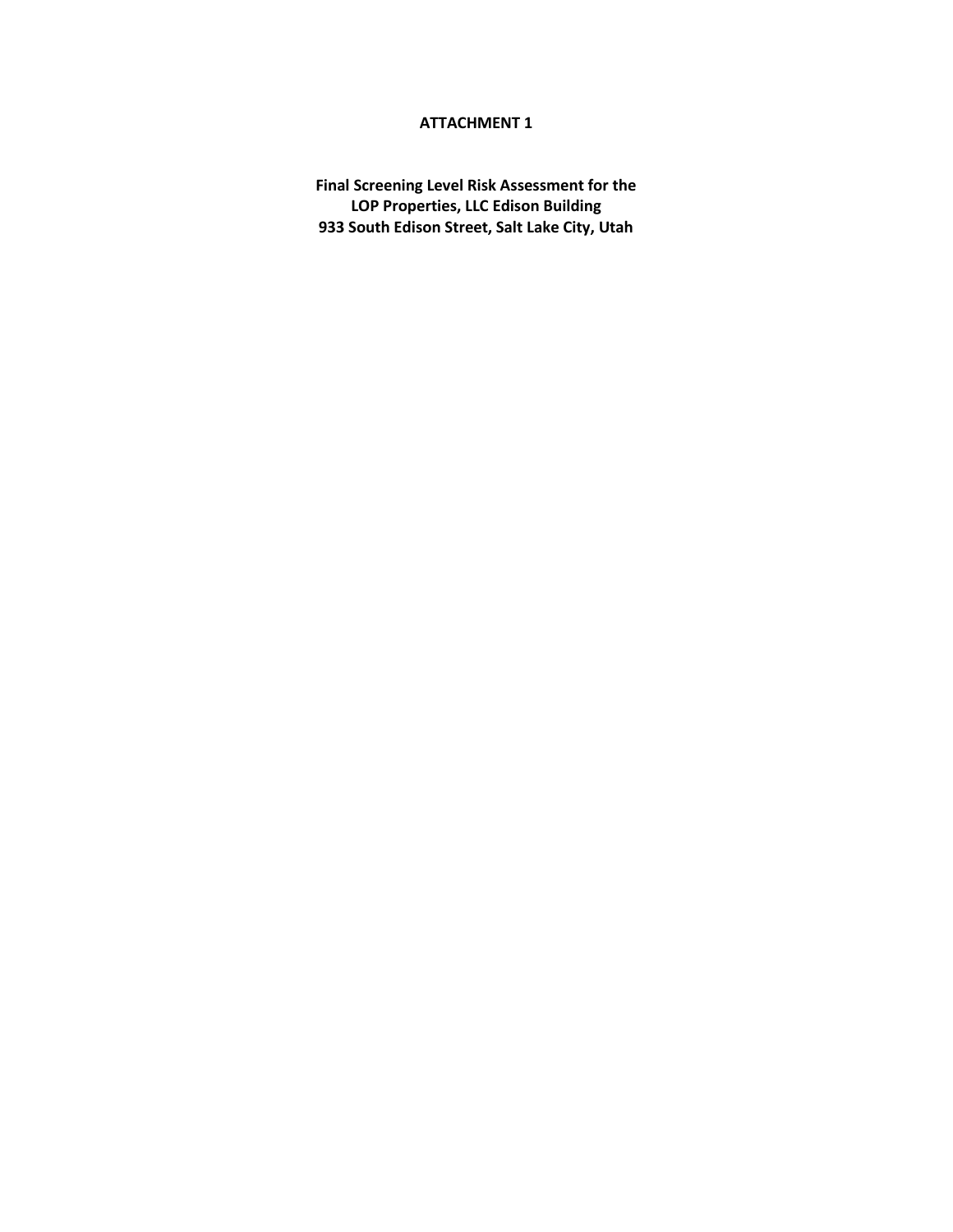# **Final Screening Level Risk Assessment for the LOP Properties, LLC Edison Building 933 South Edison Street, Salt Lake City, Utah**

### **Preface**

This risk assessment has been developed in response to Division of Waste Management and Radiation Control (DWMRC) comments on the Site Management Plan (SMP) for the Edison Building located at 933 South Edison Street in Salt Lake City, Utah. The following risk assessment comments were received concerning risk assessment issues.

• This section needs to address potential risk by identifying COCs recently detected in groundwater, sub-slab, and indoor air samples obtained with Division oversight. Consider using and condensing some narrative from the Facility Background section by identifying critical COCs, by media, and then list the sample concentrations in an accompanying table.

*Concur. This attachment has been developed to address contaminants of concern (COCs) detected in all media, to include groundwater, sub-slab soil gas, bulk soil, and indoor air. Tables summarizing the data by media are included in this attachment.*

• Expand upon the COCs to discuss potential risks, and please note, risk is evaluated without institutional controls. The narrative need to correlate risks by discussing the COCs detected in the various media, and discuss the potential exposure routes (i.e., ingestion and inhalation).

*Concur. Residential, industrial and construction worker risks have been quantitatively evaluated in this attachment. The assessment includes narratives discussing impacted media, exposure routes/pathways for all COCs, and all assumptions.*

• Although no formal risk assessment was conducted, this section needs to formulate the potential risks. The VISL calculator can be used to determine risk for each COC and added to obtain a calculated sum. Now summarize by specifying that these risks will be mitigated by institutional controls identified in the SMP (vapor extraction, GW use limitations, etc.). Once the risks (both industrial and residential) have been clarified, then this provides the justification for the Divisions' "request" for controls. The SMP documents that the recent indoor air sample did not exceed industrial risk levels, it should also document that the residential risk levels were exceeded since the SMP makes assessments regarding residential risks.

*Concur. This attachment includes a quantitative analysis of risk for each complete exposure pathway along with cumulative risks for each identified receptor. The cumulative risk estimates are used to support a request for controls for future land use and development. In addition, an ecological assessment has been provided demonstrating no adverse ecological impact.*

• Note: The Division previously clarified that the recent single indoor air sample was not sufficient evidence for your conclusion regarding current risks with regards to indoor air. This position is further supported by the historical data which documented that both industrial and residential indoor air was exceeded with two (2) samples collected by Partner (which is also noted as omitted in the SMP's data). We also add that two indoor air sample rounds are insufficient to establish a decreasing trend, which is a conclusion in the SMP that the Division does not support. As we have previously stated, the potential of vapor intrusion needs to be addressed by using multiple lines of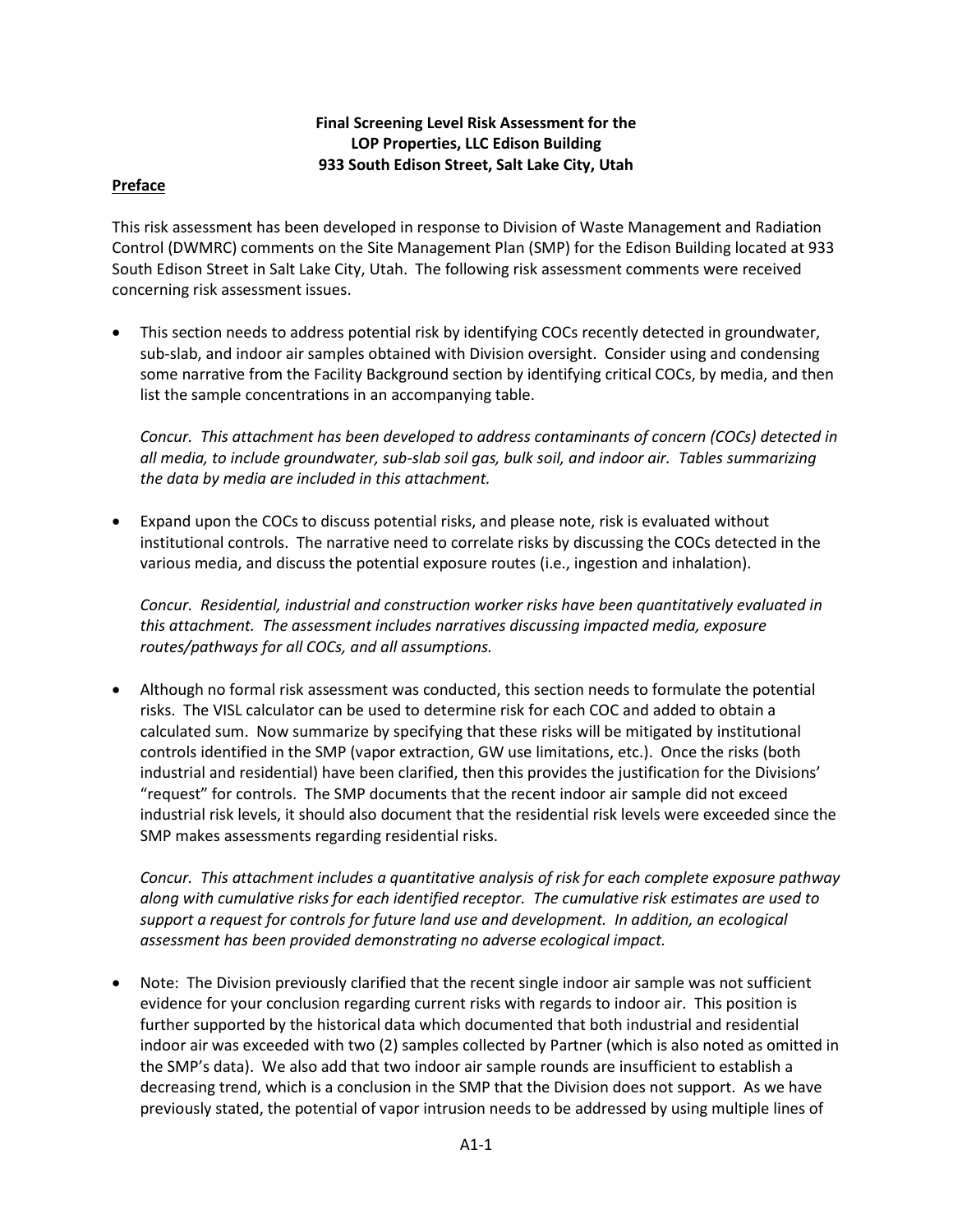evidence. The potential site risks need to incorporate data from groundwater, sub-slab, and indoor air samples. There are potential risks at the site which need to be clearly defined in the SMP. The proposed controls will be evaluated once we feel they are sufficiently outlined.

*Concur. In addition to calculation of risk via the vapor intrusion pathway, all potential media have been included in this evaluation. Use of the indoor air data were not included in the analysis, as one to two data points collected years apart are not sufficient to define trends and seasonal fluctuations in indoor air. Further, it is agreed that risk-based decisions can not be made using a data from the*  most recent sampling event. The attached discussion the indoor air results in further detail.

## **Human Health Risk Assessment**

In accordance with Utah Administrative Code (UAC) R315-101, to determine if site management options are warranted, a human health risk assessment must be conducted using standard exposure scenarios. For the residential exposure scenario, evaluation must include ingestion of groundwater (regardless of water quality), ingestion of soil and dust, and inhalation of contaminants via other transport mechanisms, such as the vapor intrusion pathway. In addition, actual land use conditions or potential land use conditions based upon applicable zoning and future land use planning considerations must also be evaluated assuming that contaminated media will not have undergone any remedial engineering.

The following assumptions were applied in this risk assessment.

# **Methodology**

- The risk assessment was conducted in accordance with U.S. Environmental Protection Agency (USEPA) and DWMRC guidance and assumptions. For purposes of risk, the May 2020 Regional Screening Levels (RSLs) (https://www.epa.gov/risk/regional-screening-levels-rsls) were applied along with 2020 USEPA Vapor Intrusion Screening Levels (VISLs). VISLs were derived using the on-line VISL calculator (https://www.epa.gov/vaporintrusion/vapor-intrusion-screening-level-calculator).
- To evaluate all potential current and future land uses, three receptors were identified for this risk evaluation: a resident, an indoor/industrial worker, and an outdoor construction worker.
- The residential RSLs and VISLs were applied for the residential scenario. For the indoor industrial worker, the industrial RSLs and VISLs were applied. For the construction worker, the RSL on-line calculator for a construction scenario was used, applying all default input parameters. [note: the 2020 RSL for naphthalene has been updated to include oral toxicity.]
- Cancer risk and noncancer risks were calculated following USEPA and DWMRC guidance. Individual and total cancer risks were determined using the approach listed in Equation 1. Hazard quotients and hazard indices were calculated using Equation 2.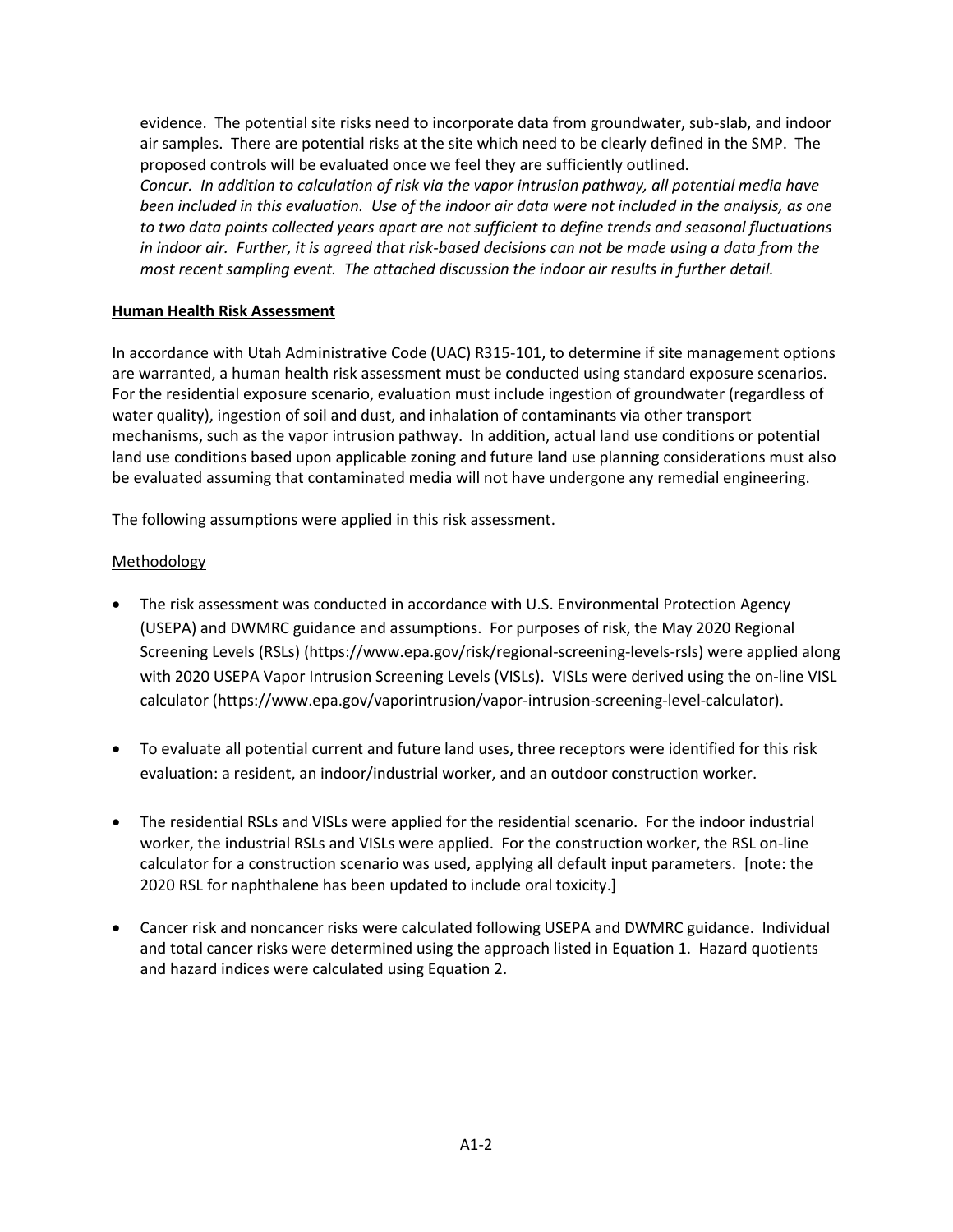| <b>Equation 1. Cumulative Risk for Carcinogenic COPCs</b> |                                                                                                                                                                                                                                |  |  |  |  |  |
|-----------------------------------------------------------|--------------------------------------------------------------------------------------------------------------------------------------------------------------------------------------------------------------------------------|--|--|--|--|--|
|                                                           | <i>Cumulative Risk</i> = $\left[\left(\frac{C_{1}}{RSL_{1}or\text{ }VISL_{2}}\right) + \left(\frac{C_{2}}{RSL_{2}or\text{ }VISL_{2}}\right) + \dots + \left(\frac{C_{L}}{RSL_{2}or\text{ }VISL_{2}}\right)\right] \times (TR)$ |  |  |  |  |  |
| Parameter                                                 | <b>Definition (units)</b>                                                                                                                                                                                                      |  |  |  |  |  |
| <b>Cumulative Risk</b>                                    | Sum of individual constituents' risks (unitless; expressed as incremental probability                                                                                                                                          |  |  |  |  |  |
|                                                           | of developing cancer over a lifetime)                                                                                                                                                                                          |  |  |  |  |  |
| $C_{1,2i}$                                                | Maximum detected concentration or 95UCL for constituents 1 through <i>i</i> [mg/kg for                                                                                                                                         |  |  |  |  |  |
|                                                           | soil [0-10 ft bgs] or $(\mu g/m^3)$ for soil gas]                                                                                                                                                                              |  |  |  |  |  |
| $RSL_{1,2i}$                                              | US EPA RSL for constituents 1 through <i>i</i> (carcinogenic endpoint) (mg/kg for soil)                                                                                                                                        |  |  |  |  |  |
| VISL <sub>1,2i</sub>                                      | US EPA VISL for constituents 1 through <i>i</i> (carcinogenic endpoint) ( $\mu$ g/m <sup>3</sup> )                                                                                                                             |  |  |  |  |  |
| <b>TR</b>                                                 | DWMRC target risk level $(1 \times 10^{-6})$ (unitless; incremental probability)                                                                                                                                               |  |  |  |  |  |
| mg/kg - milligrams per kilogram                           |                                                                                                                                                                                                                                |  |  |  |  |  |
| $\mu$ g/m <sup>3</sup> – micrograms per cubic meter       |                                                                                                                                                                                                                                |  |  |  |  |  |

|                                                     | <b>Equation 2. Hazard Index for Noncarcinogenic COPCs</b>                                             |  |  |  |  |  |
|-----------------------------------------------------|-------------------------------------------------------------------------------------------------------|--|--|--|--|--|
|                                                     | $HI = [(HQ_1) + (HQ_2) + \cdots + (HQ_i)] \times THQ$                                                 |  |  |  |  |  |
| $HQ_{1,2\ldots i} = \frac{C}{RSL \text{ or } VISL}$ |                                                                                                       |  |  |  |  |  |
| Parameter                                           | <b>Definition (units)</b>                                                                             |  |  |  |  |  |
| ΗI                                                  | Hazard index; sum of HQs (unitless)                                                                   |  |  |  |  |  |
| $HQ_{1,2i}$                                         | Hazard quotient (unitless)                                                                            |  |  |  |  |  |
| <b>THQ</b>                                          | DWMRC Target hazard quotient (1.0) (unitless)                                                         |  |  |  |  |  |
| C                                                   | Maximum detected concentration or 95 UCL for constituents 1 through i                                 |  |  |  |  |  |
|                                                     | [mg/kg for soil [0-10 ft bgs] or $(\mu g/m^3)$ for soil gas]                                          |  |  |  |  |  |
| <b>RSL</b>                                          | US EPA RSL (noncarcinogenic endpoint) (mg/kg for soil), based on target level                         |  |  |  |  |  |
|                                                     | of $1.0$                                                                                              |  |  |  |  |  |
| VISL <sub>1,2i</sub>                                | US EPA VISL for constituents 1 through <i>i</i> (noncarcinogenic endpoint) ( $\mu$ g/m <sup>3</sup> ) |  |  |  |  |  |

• The total risk and hazard (cumulative risk) for each receptor was determined by summing the risks across each complete exposure pathway.

### Contaminants of Potential Concern (COPCs)

- Contamination at the site consists of volatile organic compounds (VOCs). All VOCs detected at least once in each medium were retained as a contaminants of potential concern (COPC) for the risk evaluation.
- The maximum detected concentration for all COPCs was initially as the exposure point concentration (EPC).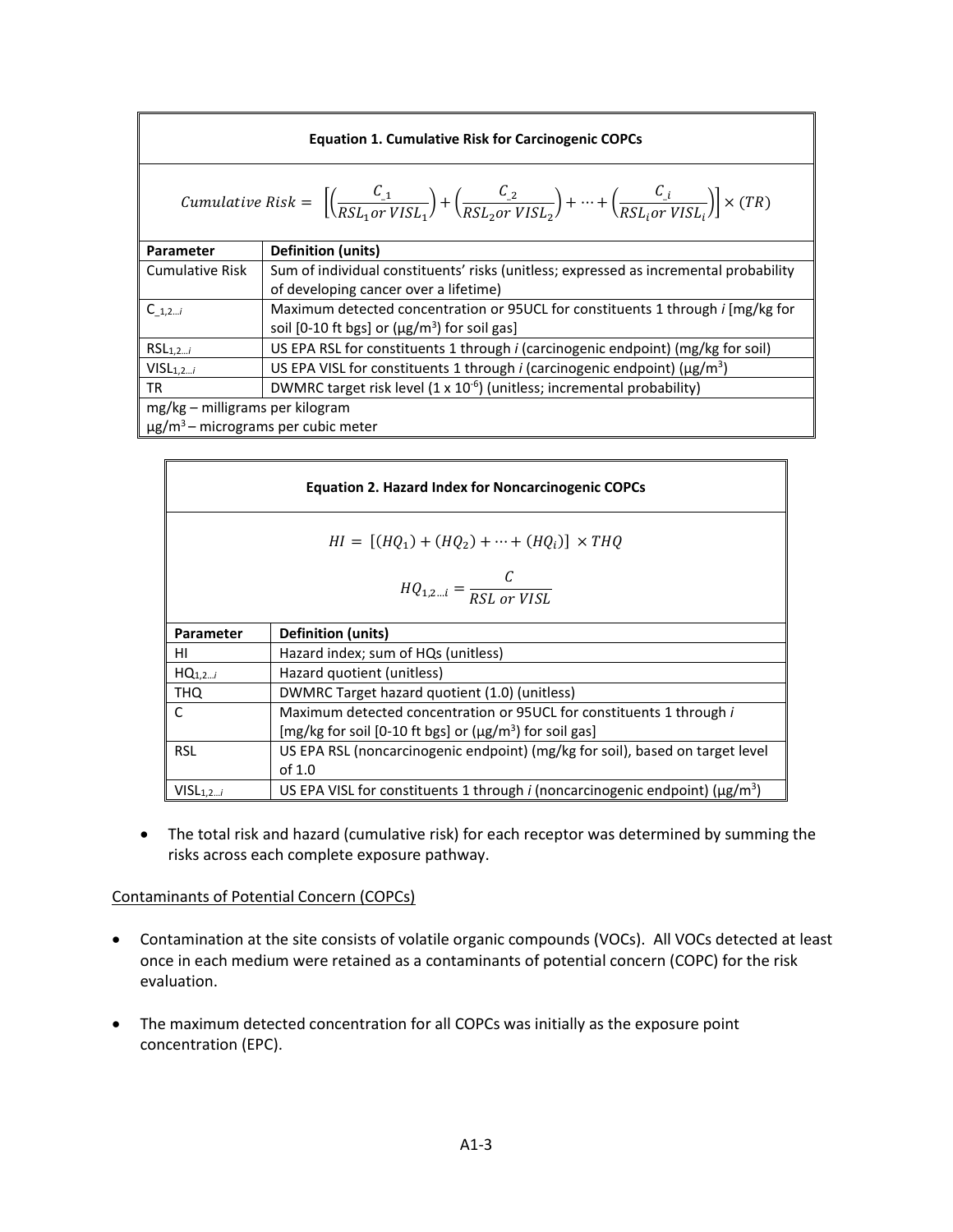# **Exposure**

- Media of concern include bulk soil and groundwater resulting in the following exposure pathways being present: direct ingestion, inhalation, and dermal contact with soil, ingestion of groundwater, and inhalation of vapors migrating from groundwater and soil.
	- $\circ$  For the soil exposure intervals, data from 0-10 feet below ground surface (ft bgs) were used for the resident and construction worker; 0-1 ft bgs was applied for the indoor worker. As all contamination at the site is subsurface contamination, below a depth of four ft bgs, the soil exposure pathway for the indoor industrial worker was deemed incomplete.
	- $\circ$  While unlikely, potential ingestion of groundwater was evaluated for the hypothetical resident.
	- o Potential ingestion of groundwater for an indoor industrial worker was deemed incomplete. The site is within a highly developed urban zone. It is assumed that culinary water will be provided to any structures erected on the site.
	- o Vapor intrusion was assessed and discussed for each of these three mechanisms:
		- Evaluation of the potential for VOCs in groundwater to volatilize and migrate vertically into indoor air; assessment included utilization of the USEPA VISLs for groundwater;
		- Evaluation of the sub-slab soil gas data and application of the USEPA VISLs for subslab soil gas; and
		- Evaluation of the indoor air data.
	- o For the indoor air data, samples were collected once in 2016 and once in 2019. The 2019 data consists of only a single indoor air sample. Use of one sample is not sufficient to characterize any trends in concentrations, account for seasonal fluctuations or to assess an exposure route in a risk assessment. As sufficient data are available for both groundwater and sub-slab soil gas to assess the vapor intrusion pathway, these data were used in the risk assessment in lieu of the indoor air sample.
	- $\circ$  For determining risk via the vapor intrusion pathway, exposure from both vapor migrating from groundwater and from the sub-slab soil gas were calculated. In looking at the bulk soil data, the detections of VOCs are variable with no discernable pattern. Further, the concentrations of VOCs decrease with depth. While VOCs in soil may be contribute to vapor intrusion, the predominant source of VOCs is groundwater. Comparison of risks from the sub-slab data and groundwater data were conducted to evaluate which data provided a better prediction of indoor air concentrations; for cumulative risk, the more conservative estimate of risk was applied.
- In order to comply with R315-101 principles of non-degradation, the maximum detected concentration was compared to the May 2020 RSL soil-to-groundwater screening level (SSL), adjusted to a dilution attenuation factor (DAF) of 20.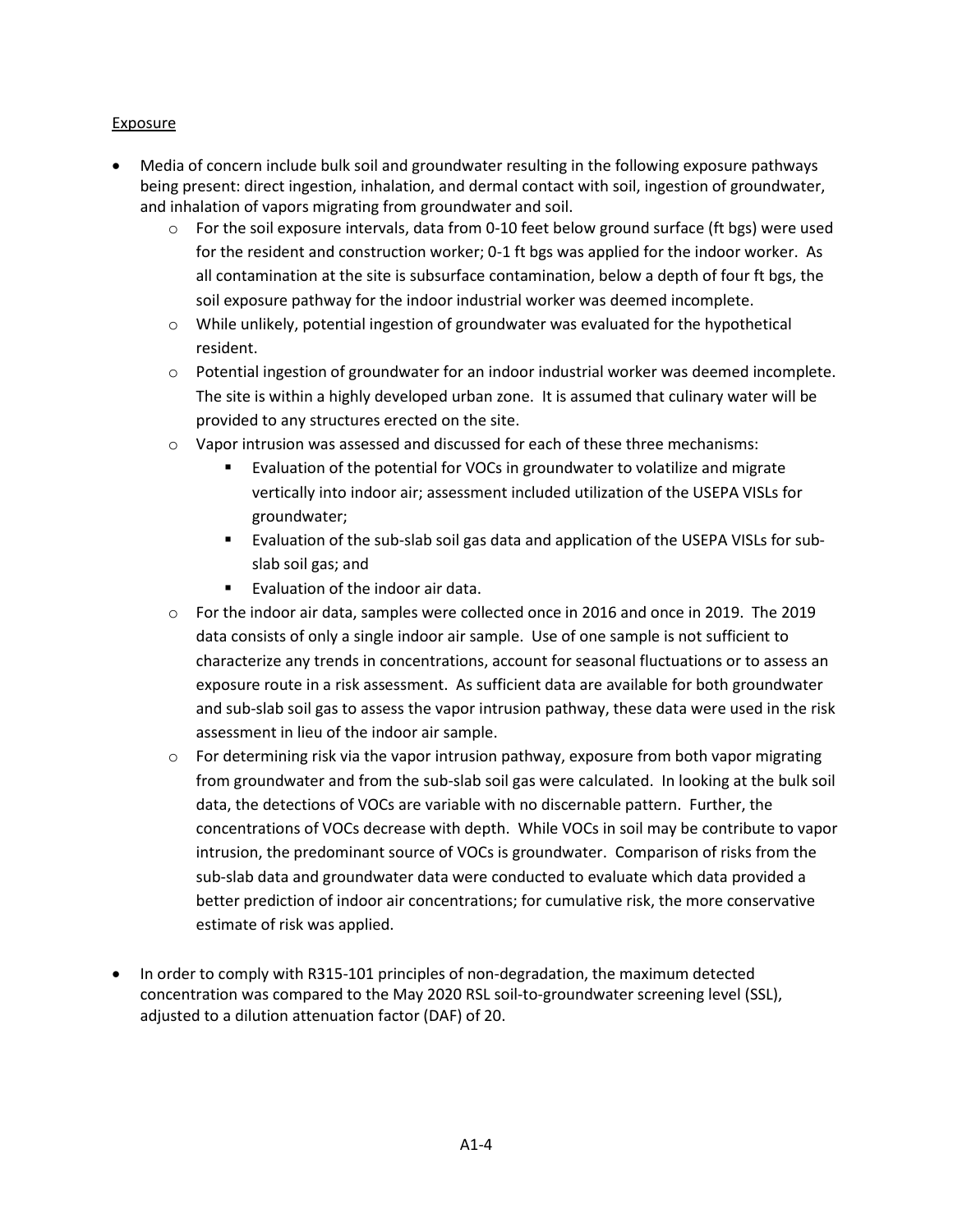### Data

Two sampling events have been conducted to define the nature and extent of contamination in bulk soil. The first event, conducted in 2014, consisted of three boreholes (BH-1 through BH-3). Sample depths included aliquots from 9.5, 18, and 20 feet below ground surface (ft bgs). The second event conducted in 2016 included seven subsurface sample locations, SB-1 through SB-7. The depth of the 2016 samples ranged from four to 12 ft bgs. These historical data are summarized in detail in Table 1 of the main text of the SMP.

As noted above, the soil exposure interval is complete for only the residential and construction worker. Soil data from the historical data representing 0-10 ft bgs are provided in Table 1 below.

|                                                  | <b>BH-3</b> | $SB-1$    | $SB-3$    |           |                     | SB-6 @9-  |
|--------------------------------------------------|-------------|-----------|-----------|-----------|---------------------|-----------|
| <b>COPC</b>                                      | @9.5'       | @10'      | @10'      |           | SB-4 @10' SB-5 @4.5 | 10        |
| TPH-GRO (Low Fractionation)                      | <b>NA</b>   | 90        | 190       | 160       | <b>ND</b>           | 628       |
| TPH-DRO (High Fractionation)                     | <b>NA</b>   | 3600      | 230       | 4.3       | <b>ND</b>           | 293       |
| Tetrachloroethene (PCE)                          | ND          | <b>ND</b> | <b>ND</b> | <b>ND</b> | 0.0394              | ND.       |
| Acetone                                          | ND          | 0.041     | <b>ND</b> | <b>ND</b> | <b>ND</b>           | 1.18      |
| Benzene                                          | 0.015       | 0.025     | ND.       | <b>ND</b> | 0.0138              | ND.       |
| n-Butylbenzene                                   | 0.03        | 0.35      | 0.54      | <b>ND</b> | <b>ND</b>           | 1.19      |
| sec-Butylbenzene                                 | 0.015       | <b>ND</b> | <b>ND</b> | <b>ND</b> | <b>ND</b>           | 0.978     |
| tert-Butylbenzene                                | <b>ND</b>   | <b>ND</b> | <b>ND</b> | <b>ND</b> | <b>ND</b>           | 0.244     |
| Chlorobenzene                                    | ND          | <b>ND</b> | <b>ND</b> | <b>ND</b> | <b>ND</b>           | 0.143     |
| Ethylbenzene                                     | <b>ND</b>   | <b>ND</b> | <b>ND</b> | <b>ND</b> | 0.0025              | <b>ND</b> |
| Isopropylbenzene                                 | <b>ND</b>   | 0.67      | <b>ND</b> | <b>ND</b> | <b>ND</b>           | 1.08      |
| p-Isopropyltoluene                               | <b>ND</b>   | <b>ND</b> | <b>ND</b> | <b>ND</b> | <b>ND</b>           | 0.158     |
| n-Propylbenzene                                  | ND          | 2.9       | <b>ND</b> | 0.39      | <b>ND</b>           | 1.76      |
| Methylcyclohexane                                | <b>NA</b>   | 1.5       | 3.6       | 2         | <b>ND</b>           | ND.       |
| Napthalene                                       | ND          | 0.13      | 0.41      | 0.3       | <b>ND</b>           | 2.05      |
| Toluene                                          | <b>ND</b>   | <b>ND</b> | <b>ND</b> | <b>ND</b> | 0.0142              | <b>ND</b> |
| Xylenes, Total                                   | ND          | <b>ND</b> | <b>ND</b> | <b>ND</b> | 0.00531             | ND        |
|                                                  |             |           |           |           |                     |           |
| Notes:                                           |             |           |           |           |                     |           |
| Data in units of milligrams per kilogram (mg/kg) |             |           |           |           |                     |           |
| NA - Not analyzed                                |             |           |           |           |                     |           |
| NA - Nondetected                                 |             |           |           |           |                     |           |

**Table 1. Bulk Soil Data for the Residential and Construction Worker Scenarios**

Groundwater data from the most current sampling event (December 2019) were applied for assessing both direct ingestion of groundwater and migration of vapors from groundwater into indoor air. Data from monitoring wells MW-1 through MW-5 were applied as summarized in Table 2.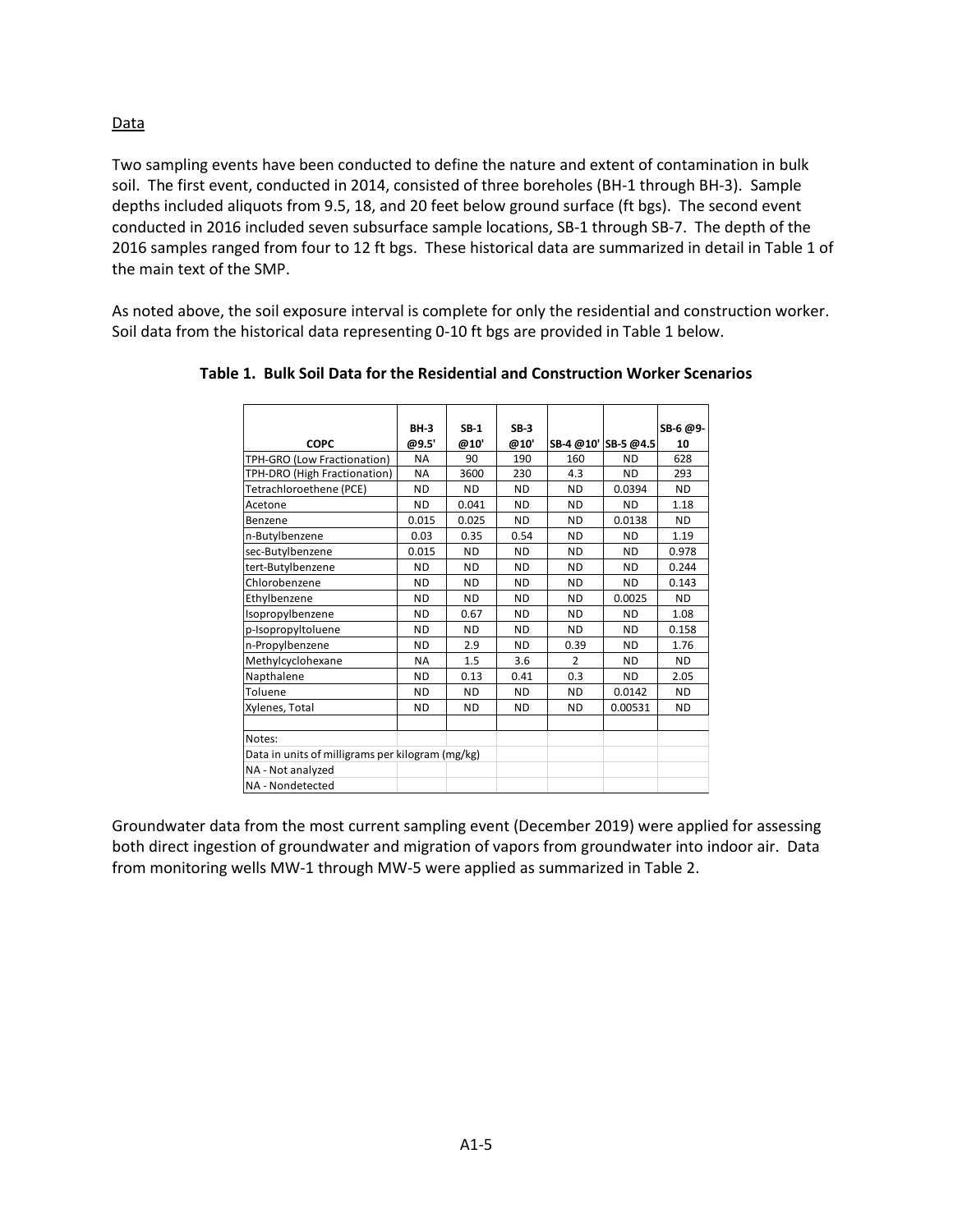|                                             | $MW-1$    | $MW-2$    | $MW-3$    | <b>MW-4</b> | <b>MW-5</b> |
|---------------------------------------------|-----------|-----------|-----------|-------------|-------------|
| Tetrachloroethene (PCE)                     | ND        | <b>ND</b> | 228       | <b>ND</b>   | 4.52        |
| Trichloroethene (TCE)                       | ΝD        | <b>ND</b> | 54.9      | ND          | 22.6        |
| 1,1-Dichloroethene (DCE)                    | <b>ND</b> | <b>ND</b> | <b>ND</b> | <b>ND</b>   | <b>ND</b>   |
| cis-1.2-Dichloroethene                      | 19.6      | 72.7      | 39.5      | <b>ND</b>   | 17.7        |
| trans-1,2-Dichloroethene                    | ΝD        | 3.42      | ND        | <b>ND</b>   | <b>ND</b>   |
| Vinyl chloride                              | 2.84      | 22.3      | <b>ND</b> | <b>ND</b>   | <b>ND</b>   |
| 1,1,2-Trichloroethane                       | <b>ND</b> | <b>ND</b> | <b>ND</b> | <b>ND</b>   | <b>ND</b>   |
| Acetone                                     | <b>ND</b> | 64.3      | ND        | 135         | <b>ND</b>   |
| 2-Butanone                                  | <b>ND</b> | <b>ND</b> | <b>ND</b> | <b>ND</b>   | <b>ND</b>   |
| n-Butylbenezene                             | <b>NA</b> | <b>NA</b> | <b>NA</b> | <b>NA</b>   | <b>NA</b>   |
| sec-Butylbenzene                            | <b>NA</b> | <b>NA</b> | <b>NA</b> | <b>NA</b>   | <b>NA</b>   |
| tert-Butylbenzene                           | <b>NA</b> | <b>NA</b> | <b>NA</b> | <b>NA</b>   | <b>NA</b>   |
| Carbon Disulfide                            | <b>ND</b> | <b>ND</b> | ND        | <b>ND</b>   | <b>ND</b>   |
| Cyclohexane                                 | 6.09      | 54.3      | <b>ND</b> | 149         | <b>ND</b>   |
| 2-Hexanone                                  | <b>ND</b> | <b>ND</b> | ND        | <b>ND</b>   | <b>ND</b>   |
| Methylcyclohexane                           | <b>ND</b> | 10.9      | ND        | 274         | <b>ND</b>   |
| Isopropylbenzene                            | <b>ND</b> | <b>ND</b> | <b>ND</b> | 15.6        | <b>ND</b>   |
| p-Isopropyltoluene                          | <b>NA</b> | <b>NA</b> | <b>NA</b> | <b>NA</b>   | <b>NA</b>   |
| n-Propylbenzene                             | <b>NA</b> | <b>NA</b> | <b>NA</b> | <b>NA</b>   | <b>NA</b>   |
| 1,2,4-Trimethylbenzene                      | <b>NA</b> | <b>NA</b> | <b>NA</b> | <b>NA</b>   | <b>NA</b>   |
| 1,3,5-Trimethylbenzene                      | <b>NA</b> | <b>NA</b> | <b>NA</b> | <b>NA</b>   | <b>NA</b>   |
| Benzene                                     | 6.55      | 12.9      | <b>ND</b> | <b>ND</b>   | <b>ND</b>   |
| Toluene                                     | <b>ND</b> | <b>ND</b> | ND        | <b>ND</b>   | <b>ND</b>   |
| m,p-Xylenes                                 | <b>ND</b> | <b>ND</b> | ND        | <b>ND</b>   | <b>ND</b>   |
| o-Xylenes                                   | <b>ND</b> | <b>ND</b> | <b>ND</b> | <b>ND</b>   | <b>ND</b>   |
| Naphthalene                                 | <b>ND</b> | <b>ND</b> | <b>ND</b> | 7.51        | <b>ND</b>   |
| Ethylbenzene                                | <b>ND</b> | <b>ND</b> | <b>ND</b> | 5.18        | <b>ND</b>   |
| TPH-GRO                                     | <b>NA</b> | <b>NA</b> | <b>NA</b> | <b>NA</b>   | <b>NA</b>   |
| TPH-DRO                                     | ΝA        | ΝA        | ΝA        | ΝA          | ΝA          |
|                                             |           |           |           |             |             |
| Notes:                                      |           |           |           |             |             |
| Data in units of µg/L, micrograms per Liter |           |           |           |             |             |
| NA - not analyzed                           |           |           |           |             |             |
| ND - non detected                           |           |           |           |             |             |

**Table 2. Groundwater Data for the Residential and Indoor Industrial Scenarios**

Soil gas samples were collected in 2016 and 2019/2020. Only the most current data were applied for the risk assessment. The 2019/2020 data were collected from 16 sample locations. The data are summarized in Table 3.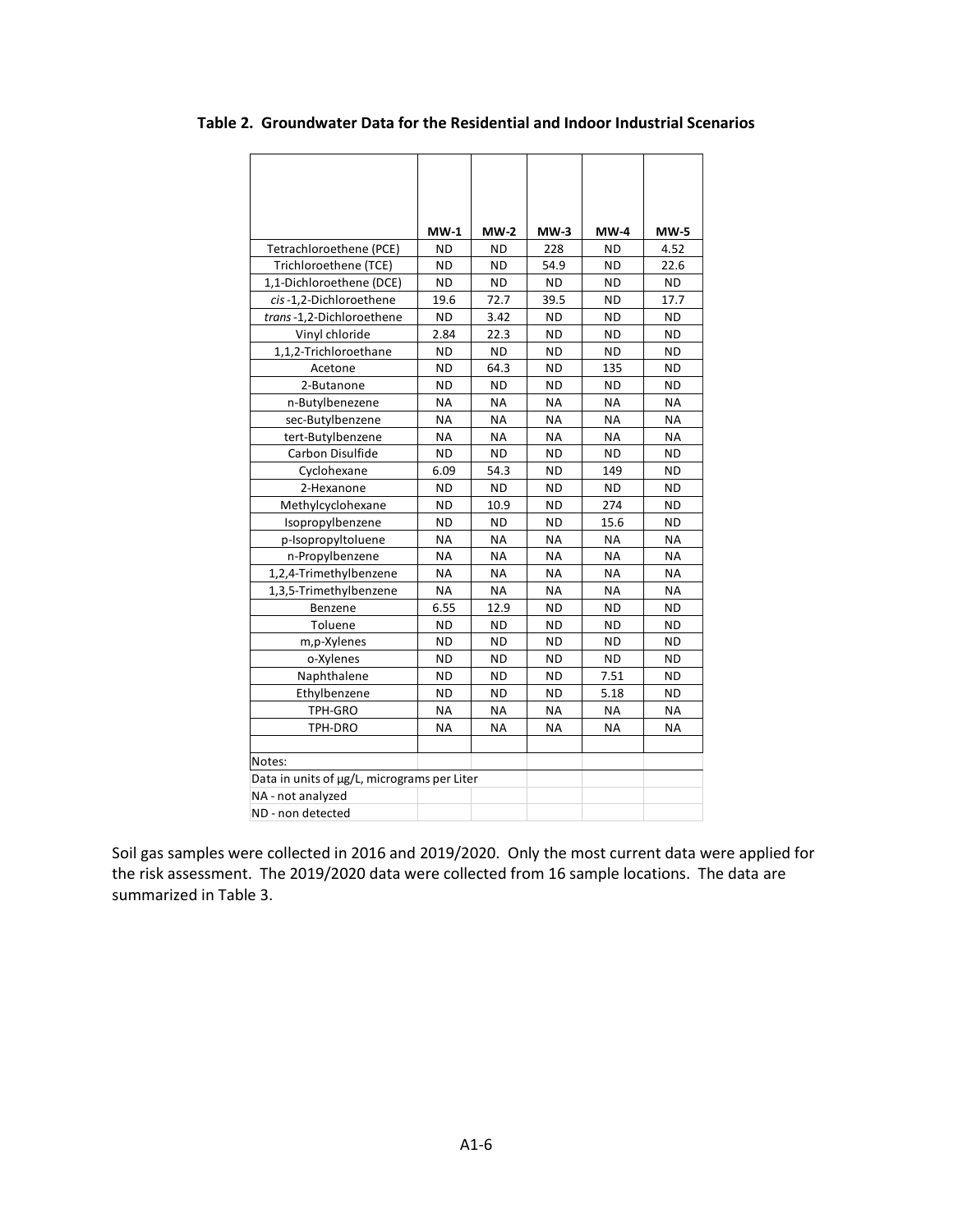|                                                                             | Sub-1     | Sub-2     | Sub-3     | Sub-4     | Sub-5     | Sub-6     | Sub-7     | Sub-8     | Sub-9     | Sub-10    | Sub-11    | <b>Sub-12</b> | Sub-13    | Sub-14    | Sub-15    | <b>Sub-16</b> |
|-----------------------------------------------------------------------------|-----------|-----------|-----------|-----------|-----------|-----------|-----------|-----------|-----------|-----------|-----------|---------------|-----------|-----------|-----------|---------------|
| 1,1,1,2-Tetrachloroethane                                                   | <b>ND</b> | 0.749     | 7.640     | 14.800    | 5.270     | 7.930     | 2.100     | <b>ND</b> | <b>ND</b> | <b>ND</b> | 0.523     | <b>ND</b>     | <b>ND</b> | <b>ND</b> | <b>ND</b> | ND.           |
| 1,1,1-Trichloroethane                                                       | <b>ND</b> | <b>ND</b> | <b>ND</b> | <b>ND</b> | 0.198     | <b>ND</b> | <b>ND</b> | 0.266     | 20,100    | 1.490     | 0.385     | <b>ND</b>     | <b>ND</b> | <b>ND</b> | 0.168     | 0.226         |
| 1.1-Dichloroethane                                                          | <b>ND</b> | <b>ND</b> | <b>ND</b> | <b>ND</b> | <b>ND</b> | <b>ND</b> | <b>ND</b> | <b>ND</b> | 2.190     | <b>ND</b> | <b>ND</b> | <b>ND</b>     | <b>ND</b> | <b>ND</b> | <b>ND</b> | <b>ND</b>     |
| 1.1-Dichloroethene                                                          | 0.859     | 0.913     | 14,800    | 22,000    | 6.780     | <b>ND</b> | 6.300     | 1.260     | 17.200    | 5.730     | 2.850     | <b>ND</b>     | 0.458     | <b>ND</b> | <b>ND</b> | <b>ND</b>     |
| 1,2,4-Trimethylbenzene                                                      | 0.770     | 1.900     | 0.205     | 4.670     | 0.180     | <b>ND</b> | 1.470     | 3.070     | 35.200    | 2.360     | 1.390     | 54,400        | 0.134     | 0.364     | 31.500    | 2.840         |
| 1.2-Dichloroethane                                                          | <b>ND</b> | <b>ND</b> | <b>ND</b> | <b>ND</b> | <b>ND</b> | <b>ND</b> | <b>ND</b> | <b>ND</b> | <b>ND</b> | <b>ND</b> | <b>ND</b> | 2.880         | <b>ND</b> | <b>ND</b> | <b>ND</b> | <b>ND</b>     |
| 1,3,5-Trimethylbenzene                                                      | 0.338     | 0.475     | <b>ND</b> | 1.480     | 0.229     | <b>ND</b> | 1.320     | 0.901     | 9.520     | 0.941     | 1.420     | 27.000        | 0.132     | 0.183     | 39.300    | 2.370         |
| 2-Methylnaphthalene                                                         | 0.189     | 0.433     | <b>ND</b> | 8.900     | 0.427     | 0.217     | 0.413     | 0.167     | 0.151     | <b>ND</b> | 0.137     | 3.200         | <b>ND</b> | 0.450     | 2.570     | 0.448         |
| Benzene                                                                     | 0.766     | 0.551     | 1.070     | 1.850     | 1.130     | 0.229     | 1.470     | 0.485     | 1.610     | 2.800     | 2.310     | 9.430         | 0.417     | 0.667     | 0.202     | 0.571         |
| 1.2-Dichlorobenzene                                                         | <b>ND</b> | <b>ND</b> | <b>ND</b> | <b>ND</b> | <b>ND</b> | <b>ND</b> | <b>ND</b> | <b>ND</b> | <b>ND</b> | <b>ND</b> | <b>ND</b> | <b>ND</b>     | <b>ND</b> | <b>ND</b> | <b>ND</b> | <b>ND</b>     |
| 1,4-Dichlorobenzene                                                         | <b>ND</b> | <b>ND</b> | <b>ND</b> | <b>ND</b> | <b>ND</b> | <b>ND</b> | <b>ND</b> | <b>ND</b> | <b>ND</b> | <b>ND</b> | <b>ND</b> | <b>ND</b>     | <b>ND</b> | <b>ND</b> | <b>ND</b> | <b>ND</b>     |
| Methyl Tert-butyl Ether                                                     | <b>ND</b> | <b>ND</b> | <b>ND</b> | <b>ND</b> | <b>ND</b> | <b>ND</b> | <b>ND</b> | <b>ND</b> | <b>ND</b> | <b>ND</b> | <b>ND</b> | <b>ND</b>     | <b>ND</b> | <b>ND</b> | <b>ND</b> | <b>ND</b>     |
| Chloroform                                                                  | <b>ND</b> | <b>ND</b> | 1.550     | 4.320     | 1.470     | <b>ND</b> | <b>ND</b> | <b>ND</b> | 5.230     | 1.020     | 0.765     | <b>ND</b>     | <b>ND</b> | <b>ND</b> | 3.500     | 2.950         |
| cis-1.2-Dichloroethene                                                      | 6.590     | 3.430     | 6.910     | 17,800    | 2.780     | <b>ND</b> | 6.250     | 2.050     | 0.577     | <b>ND</b> | 2.210     | 1.040         | 0.801     | 3.720     | <b>ND</b> | <b>ND</b>     |
| Ethylbenzene                                                                | <b>ND</b> | <b>ND</b> | <b>ND</b> | 1.900     | <b>ND</b> | <b>ND</b> | 0.181     | <b>ND</b> | 0.602     | 0.769     | 0.414     | 5.170         | <b>ND</b> | <b>ND</b> | <b>ND</b> | 0.164         |
| Isopropylbenzene                                                            | <b>ND</b> | <b>ND</b> | <b>ND</b> | 0.757     | <b>ND</b> | <b>ND</b> | <b>ND</b> | <b>ND</b> | 1.940     | 0.132     | <b>ND</b> | 1.220         | <b>ND</b> | <b>ND</b> | 0.472     | <b>ND</b>     |
| Naphthalene                                                                 | 0.148     | 0.425     | 0.809     | 32.400    | 0.642     | 0.492     | 0.511     | 0.250     | 0.680     | <b>ND</b> | 0.189     | 2.570         | <b>ND</b> | 0.367     | 2.860     | 0.451         |
| o-Xylene                                                                    | 0.119     | 0.175     | 0.247     | 0.981     | 0.219     | <b>ND</b> | 0.370     | 0.139     | 2.220     | 1.550     | 1.370     | 27,400        | 0.166     | 0.131     | 0.859     | 0.355         |
| m,p-Xylene                                                                  | 0.291     | 0.425     | 0.375     | 1.890     | 0.331     | 0.180     | 0.747     | 0.355     | 2.720     | 1.370     | 3.080     | 70.200        | 0.377     | 0.384     | 1.890     | 0.835         |
| Tetrachloroethene                                                           | 693.0     | 466.0     | 9020.0    | 34900.0   | 15500.0   | 384.0     | 70.6      | 541.0     | 858.0     | 597.0     | 1740.0    | 742.0         | 62.9      | 138.0     | 3.8       | 15.2          |
| Toluene                                                                     | 1.070     | 1.410     | 0.730     | 3.550     | 1.200     | <b>ND</b> | 1.370     | 0.586     | 2.970     | 3.990     | 5.730     | 36.000        | 0.634     | 1.140     | 0.383     | 1.190         |
| trans-1.2-Dichloroethene                                                    | 2.230     | 1.100     | 7.980     | 6.090     | 4.280     | <b>ND</b> | 2.310     | 0.955     | <b>ND</b> | <b>ND</b> | 0.779     | <b>ND</b>     | 0.319     | 0.957     | <b>ND</b> | <b>ND</b>     |
| Trichloroethene                                                             | 99.200    | 24,700    | 491.000   | 728,000   | 553.000   | 3.370     | 165,000   | 51.500    | 23,200    | 22.900    | 150,000   | 10.800        | 11.000    | 39.700    | <b>ND</b> | 2.970         |
| Vinyl Chloride                                                              | <b>ND</b> | <b>ND</b> | <b>ND</b> | <b>ND</b> | <b>ND</b> | <b>ND</b> | <b>ND</b> | <b>ND</b> | 4.320     | <b>ND</b> | <b>ND</b> | <b>ND</b>     | <b>ND</b> | <b>ND</b> | <b>ND</b> | <b>ND</b>     |
| Notes:                                                                      |           |           |           |           |           |           |           |           |           |           |           |               |           |           |           |               |
| Data in units of micrograms per cubic meter $(\mu g/m^3)$<br>ND - Nondetect |           |           |           |           |           |           |           |           |           |           |           |               |           |           |           |               |

**Table 3. Sub-Slab Soil Gas Data for the Residential and Indoor Industrial Scenarios**

## Risk

### *Bulk Soil*

Table 4 summarizes the risks from exposure to soils at the Edison Building site. The total cancer risk is 1.05 E-06 and the hazard index (HI) is 2.34E-03. The cancer risk is driven by the maximum detected concentration of naphthalene. It is noted that the RSL for naphthalene drives cancer risk. Oral cancer toxicity data for naphthalene has been recently added to the RSL database; hence the change in the screening level for naphthalene between the November 2019 and May 2020 RSL tables. Overall, the cancer risk is essentially equal to the UAC R215-101 cancer risk level of 1E-06. The HI for the residential receptor is less than the target level of 1.0. There is no adverse risk to the resident from direct exposure to soil.

As noted in Table 4, the total cancer risk to the construction worker is 4.55E-07 and the HI is 7.2E-03. The cancer risk is below the target level of 1E-06 and the HI is below the target level of 1.0. There is no adverse risk from direct exposure to soil for the construction worker.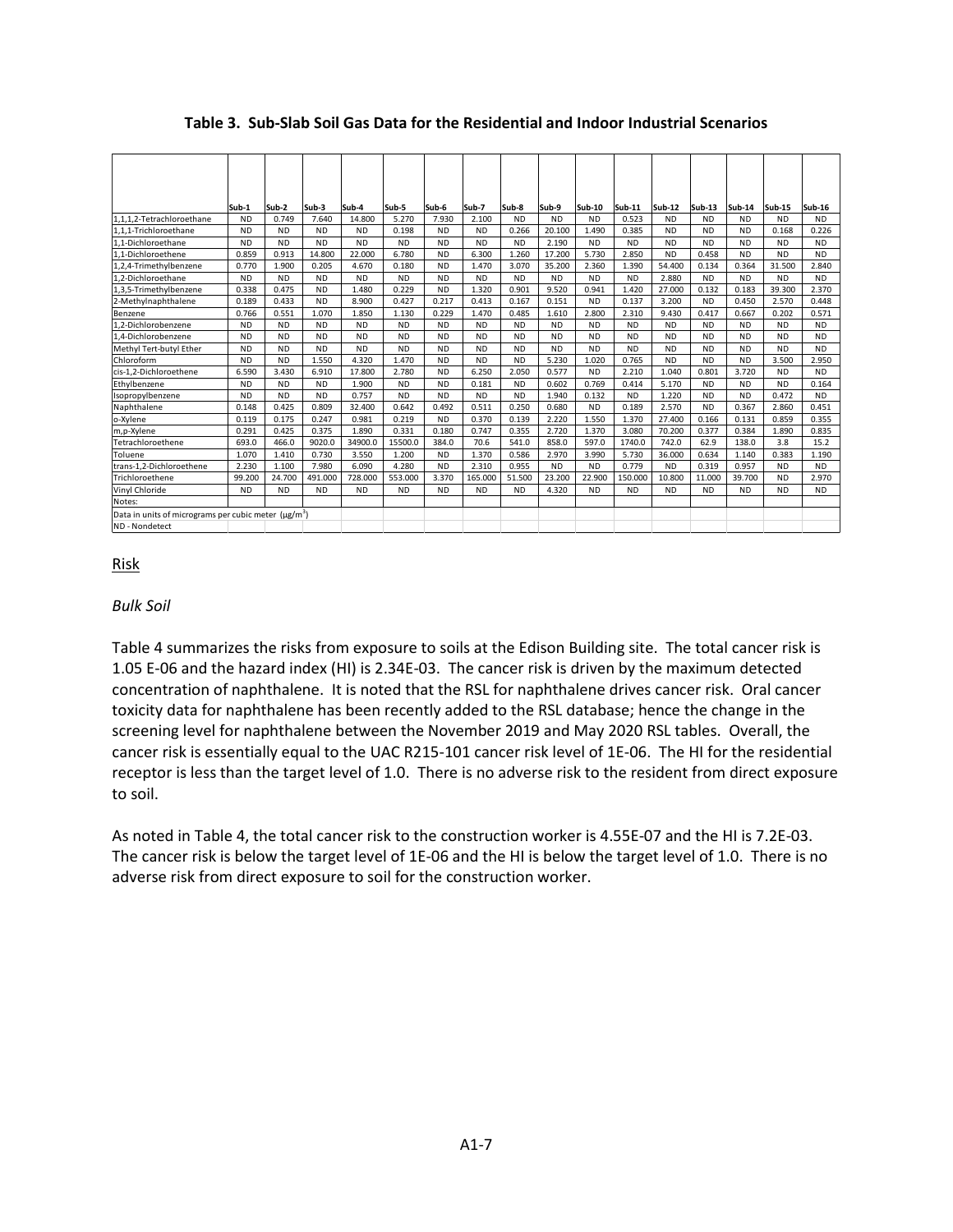|                                                                                                                     |              |                                 |              |          | Res.                | Constr.           |              |          | Constr.           |
|---------------------------------------------------------------------------------------------------------------------|--------------|---------------------------------|--------------|----------|---------------------|-------------------|--------------|----------|-------------------|
|                                                                                                                     | Max          | <b>RSL Res</b>                  |              |          | Cancer              | $RSL^*$           |              | Constr.  | Cancer            |
| <b>COPC</b>                                                                                                         | (mg/kg)      | (mg/kg)                         | C/NC         | Res. HQ  | <b>Risk</b>         | (mg/kg)           | C/NC         | HQ       | <b>Risk</b>       |
| TPH-GRO (Low Fractionation)                                                                                         | $6.28E + 02$ | <b>NA</b>                       | <b>NC</b>    |          |                     | <b>NA</b>         |              |          |                   |
| TPH-DRO (High Fractionation)                                                                                        | $3.60E + 03$ | <b>NA</b>                       | <b>NC</b>    |          |                     | <b>NA</b>         |              |          |                   |
| Tetrachloroethene (PCE)                                                                                             |              | 3.94E-02 2.40E+01               | $\mathsf C$  |          | 1.64E-09            |                   | $\mathsf{C}$ |          |                   |
| Acetone                                                                                                             |              | 1.18E+00 6.10E+04               | <b>NC</b>    | 1.93E-05 |                     | $6.11E + 04$      | <b>NC</b>    | 1.93E-05 |                   |
| Benzene                                                                                                             |              | 2.50E-02 1.20E+00               | $\mathsf{C}$ |          |                     | 2.08E-08 1.95E+01 | $\mathsf{C}$ |          | 1.28E-09          |
| n-Butylbenzene                                                                                                      |              | 1.19E+00 3.90E+03               | <b>NC</b>    | 3.05E-04 |                     | $3.39E + 04$      | <b>NC</b>    | 3.51E-05 |                   |
| sec-Butylbenzene                                                                                                    |              | 9.78E-01 7.80E+03               | <b>NC</b>    | 1.25E-04 |                     | 3.39E+04          | <b>NC</b>    | 2.88E-05 |                   |
| tert-Butylbenzene                                                                                                   |              | 2.44E-01 7.80E+03               | <b>NC</b>    | 3.13E-05 |                     | 3.39E+04          | <b>NC</b>    | 7.20E-06 |                   |
| Chlorobenzene                                                                                                       |              | 1.43E-01 2.80E+02               | <b>NC</b>    | 5.11E-04 |                     | $1.04E + 03$      | <b>NC</b>    | 1.38E-04 |                   |
| Ethylbenzene                                                                                                        |              | 2.50E-03 5.80E+00               | $\mathsf C$  |          |                     | 4.31E-10 6.17E+01 | $\mathsf{C}$ |          | 4.05E-11          |
| Isopropylbenzene                                                                                                    |              | 1.08E+00 1.90E+03               | <b>NC</b>    | 5.68E-04 |                     | $1.95E + 02$      | <b>NC</b>    | 5.54E-03 |                   |
| p-Isopropyltoluene                                                                                                  | 1.58E-01     | <b>NA</b>                       |              |          |                     | <b>NA</b>         |              |          |                   |
| n-Propylbenzene                                                                                                     |              | 2.90E+00 3.80E+03               | <b>NC</b>    | 7.63E-04 |                     | $2.04E + 03$      | <b>NC</b>    | 1.42E-03 |                   |
| Methylcyclohexane                                                                                                   | $3.60E + 00$ | <b>NA</b>                       |              |          |                     | <b>NA</b>         |              |          |                   |
| Napthalene                                                                                                          |              | 2.05E+00 2.00E+00               | $\mathsf{C}$ |          |                     | 1.03E-06 4.52E+00 | $\mathsf{C}$ |          | 4.54E-07          |
| Toluene                                                                                                             |              | 1.42E-02 4.90E+03               | <b>NC</b>    | 2.90E-06 |                     | $1.04E + 04$      | <b>NC</b>    | 1.37E-06 |                   |
| Xylenes, Total                                                                                                      |              | 5.31E-03 5.80E+02               | <b>NC</b>    | 9.16E-06 |                     | $8.64E + 02$      | <b>NC</b>    | 6.15E-06 |                   |
|                                                                                                                     |              | <b>Total HI or Cancer Risk:</b> |              |          | 2.34E-03   1.05E-06 |                   |              |          | 7.20E-03 4.55E-07 |
| Notes:                                                                                                              |              |                                 |              |          |                     |                   |              |          |                   |
| C - Carcinogen                                                                                                      |              |                                 |              |          |                     |                   |              |          |                   |
| NC - Noncarcinogen                                                                                                  |              |                                 |              |          |                     |                   |              |          |                   |
| HI - Hazard Index                                                                                                   |              |                                 |              |          |                     |                   |              |          |                   |
| <b>HQ</b> - Hazard Quotient                                                                                         |              |                                 |              |          |                     |                   |              |          |                   |
| *RSL on-line calculator used for construction worker RSLs; all defaults applied, with exception of average depth of |              |                                 |              |          |                     |                   |              |          |                   |
| contamintion (10 feet) (run 7/13/20)                                                                                |              |                                 |              |          |                     |                   |              |          |                   |

### **Table 4. Residential and Construction Worker Risks, Soil**

### *Ingestion of Groundwater*

The ingestion of groundwater pathway was evaluated for only the residential scenario. The overall cancer risk to a resident ingesting groundwater was 1.4E-03 while the HI was 2.08E+00. Both of these levels are above the State of Utah target levels of 1E-06 and 1.0, respectively. The risks are shown in Table 5.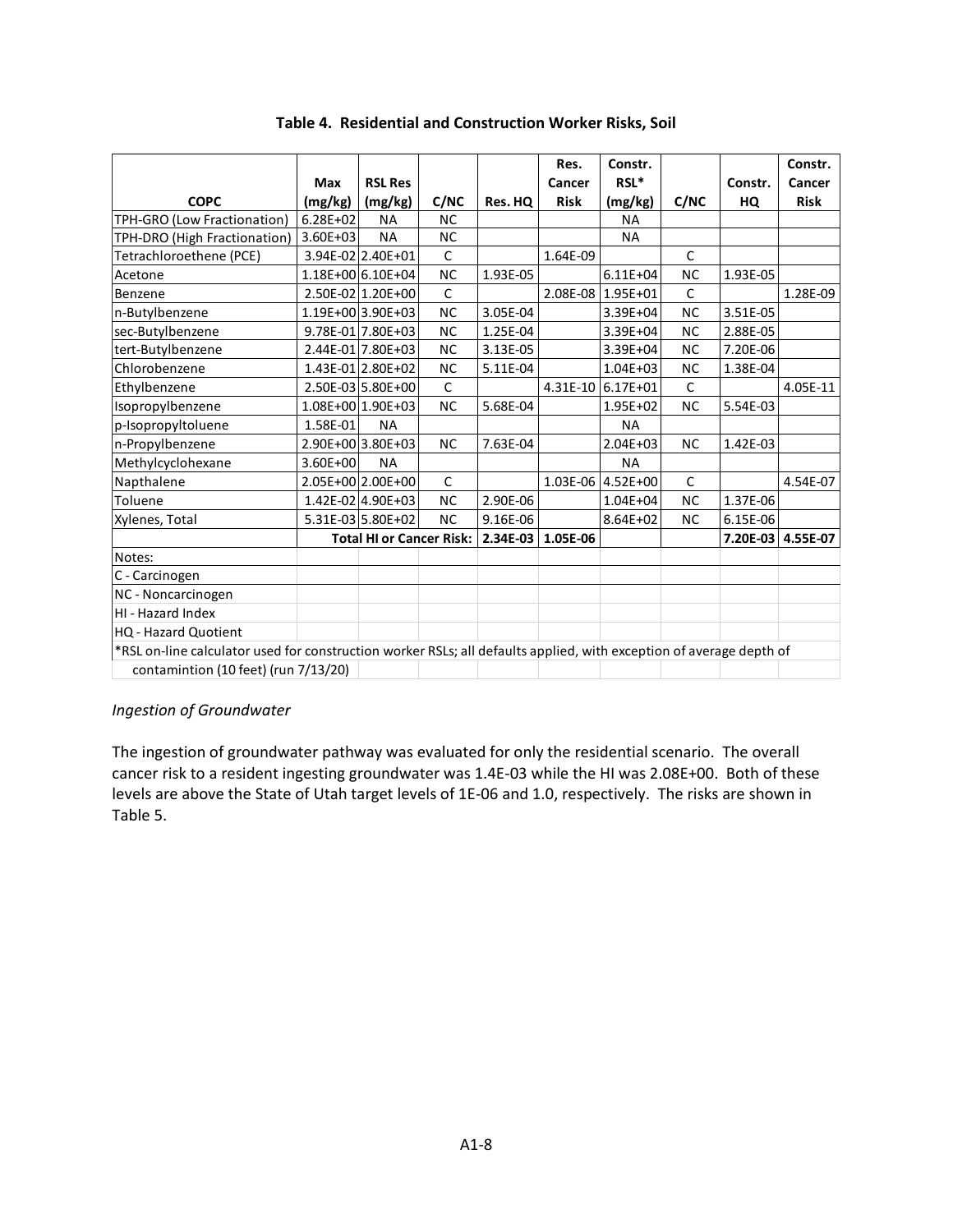|                                 |                   | Tap                                        |                |              |             |
|---------------------------------|-------------------|--------------------------------------------|----------------|--------------|-------------|
|                                 |                   | Water                                      |                | Tap          | Tap         |
|                                 | Max               | <b>RSL</b>                                 |                | Water        | Water       |
|                                 | $(\mu$ g/L)       | $(\mu$ g/L)                                | C/NC           | HQ           | <b>Risk</b> |
| Tetrachloroethene (PCE)         | 2.28E+02          | $1.1E + 01$                                | C              |              | 2.07E-05    |
| Trichloroethene (TCE)           | 5.49E+01 4.90E-01 |                                            | Ċ              |              | 1.12E-04    |
| 1,1-Dichloroethene (DCE)        |                   | $0.00E+00$ 2.80E+02                        | <b>NC</b>      | $0.00E + 00$ |             |
| cis-1,2-Dichloroethene          |                   | 7.27E+01 3.60E+01                          | <b>NC</b>      | 2.02E+00     |             |
| trans-1,2-Dichloroethene        |                   | 3.42E+00 3.60E+02                          | <b>NC</b>      | 9.50E-03     |             |
| Vinyl chloride                  | $2.23E + 01$      | 1.90E-02                                   | C              |              | 1.17E-03    |
| 1,1,2-Trichloroethane           |                   |                                            |                |              |             |
| Acetone                         |                   | 1.35E+02 1.40E+04                          | <b>NC</b>      | 9.64E-03     |             |
| 2-Butanone                      |                   |                                            |                |              |             |
| n-Butylbenezene                 |                   |                                            |                |              |             |
| sec-Butylbenzene                |                   |                                            |                |              |             |
| tert-Butylbenzene               |                   |                                            |                |              |             |
| Carbon Disulfide                |                   |                                            |                |              |             |
| Cyclohexane                     |                   | 1.49E+02 1.30E+04                          | ΝC             | 1.15E-02     |             |
| 2-Hexanone                      |                   |                                            |                |              |             |
| Methylcyclohexane               | 2.74E+02          | <b>NA</b>                                  |                |              |             |
| Isopropylbenzene                |                   | 1.56E+01 4.50E+02                          | N <sub>C</sub> | 3.47E-02     |             |
| p-Isopropyltoluene              |                   |                                            |                |              |             |
| n-Propylbenzene                 |                   |                                            |                |              |             |
| 1,2,4-Trimethylbenzene          |                   |                                            |                |              |             |
| 1,3,5-Trimethylbenzene          |                   |                                            |                |              |             |
| Benzene                         | $1.29E + 01$      | 4.60E-01                                   | C              |              | 2.80E-05    |
| Toluene                         |                   |                                            |                |              |             |
| m,p-Xylenes                     |                   |                                            |                |              |             |
| o-Xylenes                       |                   |                                            |                |              |             |
| Naphthalene                     | 7.51E+00 1.20E-01 |                                            | C              |              | 6.26E-05    |
| Ethylbenzene                    |                   | 5.18E+00 1.50E+00                          | Ċ              |              | 3.45E-06    |
| TPH-GRO                         |                   |                                            |                |              |             |
| TPH-DRO                         |                   |                                            |                |              |             |
|                                 |                   | Total HI or Cancer Risk: 2.08E+00 1.40E-03 |                |              |             |
| Notes:                          |                   |                                            |                |              |             |
| µg/L, micrograms per Liter      |                   |                                            |                |              |             |
| C/NC - carcinogen/noncarcinogen |                   |                                            |                |              |             |
| NA - Not available              |                   |                                            |                |              |             |

#### **Table 5. Residential Risks, Ingestion Groundwater**

#### *Vapor Intrusion*

For the vapor intrusion pathway, risks were calculated using two sources: groundwater and sub-slab soil gas data. While both predict indoor air concentrations, combing the risks derived from each data set would result in an overcounting risk. However, both were analyzed and the resulting risks compared for inclusion in cumulative site risk.

Table 6 summarizes the risks from VOCs in groundwater volatilized into indoor air. The USEPA on-line VISL calculator for groundwater was used to derive VISLs. The results are provided for both a resident and an indoor industrial worker.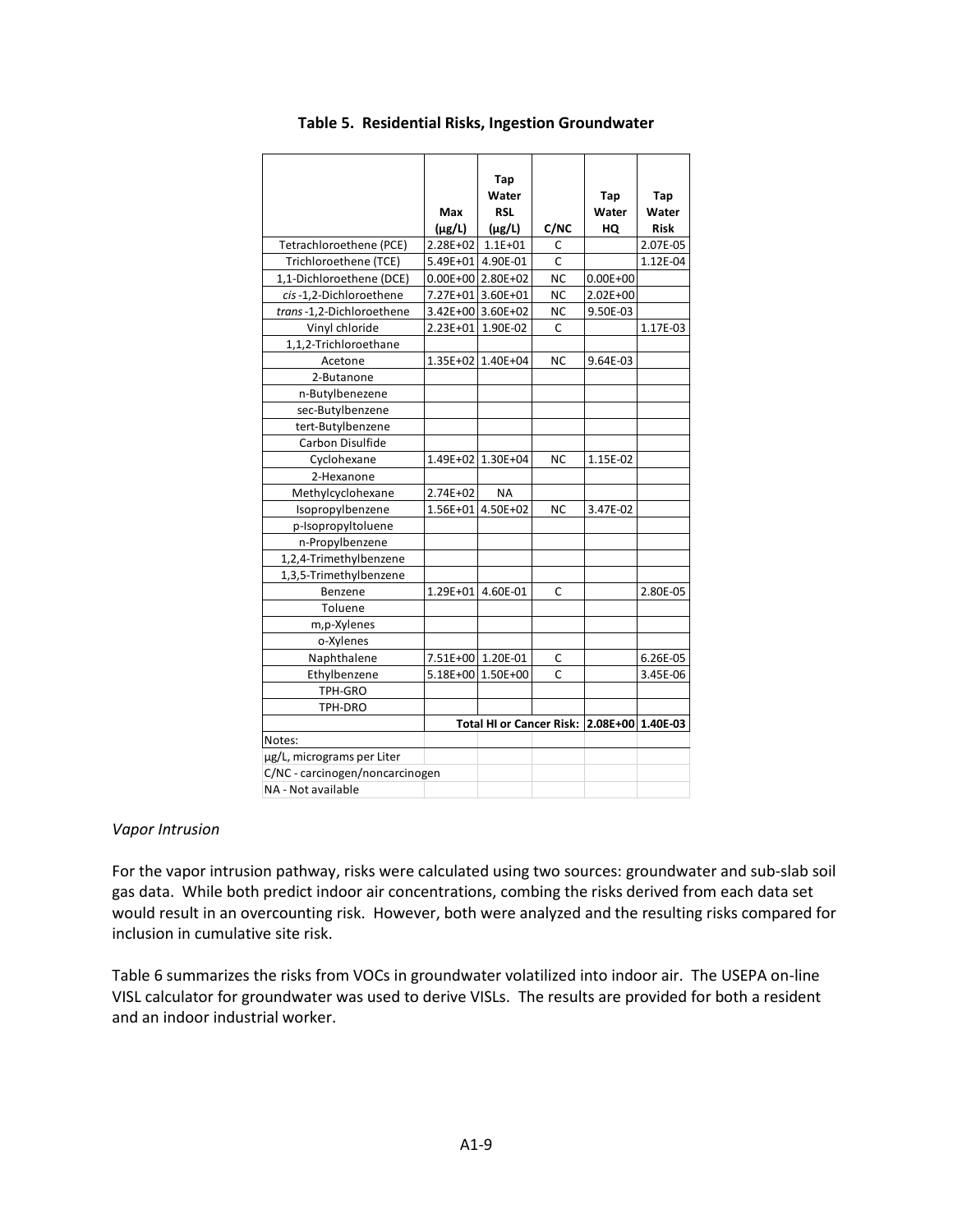|                                                     |                   | Res. GW            |             |          |                   | Ind. GW           |             |          |                   |
|-----------------------------------------------------|-------------------|--------------------|-------------|----------|-------------------|-------------------|-------------|----------|-------------------|
|                                                     |                   | <b>Target</b>      |             |          |                   | <b>Target</b>     |             |          |                   |
|                                                     | Max               | <b>VISL</b>        |             |          | Res. GW   Res. GW | <b>VISL</b>       |             | Ind. GW  | Ind. GW           |
|                                                     | $(\mu$ g/L)       | $(\mu$ g/L)        | C/NC        |          | VISL HQ VISL Risk | $(\mu$ g/L)       | C/NC        | VISL HQ  | <b>VISL Risk</b>  |
| Tetrachloroethene (PCE)                             | 2.28E+02 1.49E+01 |                    | $\mathsf C$ |          |                   | 1.53E-05 6.52E+01 | C           |          | 3.50E-06          |
| Trichloroethene (TCE)                               | 5.49E+01 1.19E+00 |                    | C           |          |                   | 4.61E-05 7.43E+00 | C           |          | 7.39E-06          |
| 1,1-Dichloroethene (DCE)                            |                   |                    |             |          |                   |                   |             |          |                   |
| cis-1,2-Dichloroethene                              |                   |                    |             |          |                   |                   |             |          |                   |
|                                                     | 7.27E+01          |                    |             |          |                   |                   |             |          |                   |
| trans-1,2-Dichloroethene                            | 3.42E+00          |                    |             |          |                   |                   |             |          |                   |
| Vinyl chloride                                      | 2.23E+01 1.47E-01 |                    | C           |          |                   | 1.52E-04 2.45E+00 | C           |          | 9.10E-06          |
| 1,1,2-Trichloroethane                               |                   |                    |             |          |                   |                   |             |          |                   |
| Acetone                                             | 1.35E+02 2.25E+07 |                    | NC          | 6.00E-06 |                   | 9.45E+07          | <b>NC</b>   | 1.43E-06 |                   |
| 2-Butanone                                          |                   |                    |             |          |                   |                   |             |          |                   |
| n-Butylbenezene                                     |                   |                    |             |          |                   |                   |             |          |                   |
| sec-Butylbenzene                                    |                   |                    |             |          |                   |                   |             |          |                   |
| tert-Butylbenzene                                   |                   |                    |             |          |                   |                   |             |          |                   |
| Carbon Disulfide                                    |                   |                    |             |          |                   |                   |             |          |                   |
| Cyclohexane                                         | 1.49E+02 1.02E+03 |                    | <b>NC</b>   | 1.46E-01 |                   | 4.29E+03          | <b>NC</b>   | 3.47E-02 |                   |
| 2-Hexanone                                          |                   |                    |             |          |                   |                   |             |          |                   |
| Methylcyclohexane                                   | $2.74E + 02$      |                    |             |          |                   |                   |             |          |                   |
| Isopropylbenzene                                    | 1.56E+01 8.87E+02 |                    | NC          | 1.76E-02 |                   | 3.73E+03          | NC          | 4.18E-03 |                   |
| p-Isopropyltoluene                                  |                   |                    |             |          |                   |                   |             |          |                   |
| n-Propylbenzene                                     |                   |                    |             |          |                   |                   |             |          |                   |
| 1,2,4-Trimethylbenzene                              |                   |                    |             |          |                   |                   |             |          |                   |
| 1,3,5-Trimethylbenzene                              |                   |                    |             |          |                   |                   |             |          |                   |
| Benzene                                             |                   | 1.29E+01 1.59E+00  | C           |          |                   | 8.11E-06 6.93E+00 | C           |          | 1.86E-06          |
| Toluene                                             |                   |                    |             |          |                   |                   |             |          |                   |
| m,p-Xylenes                                         |                   |                    |             |          |                   |                   |             |          |                   |
| o-Xylenes                                           |                   |                    |             |          |                   |                   |             |          |                   |
| Naphthalene                                         |                   | 7.51E+00 4.59E+00  | C           |          |                   | 1.64E-06 2.01E+01 | C           |          | 3.74E-07          |
| Ethylbenzene                                        |                   | 5.18E+00 3.49E+00  | $\mathsf C$ |          |                   | 1.48E-06 1.52E+01 | $\mathsf C$ |          | 3.41E-07          |
| TPH-GRO                                             |                   |                    |             |          |                   |                   |             |          |                   |
| TPH-DRO                                             |                   |                    |             |          |                   |                   |             |          |                   |
|                                                     |                   | HI or Cancer Risk: |             |          | 1.64E-01 2.24E-04 |                   |             |          | 3.89E-02 2.26E-05 |
| Notes:                                              |                   |                    |             |          |                   |                   |             |          |                   |
| µg/L, micrograms per Liter                          |                   |                    |             |          |                   |                   |             |          |                   |
| C/NC - carcinogen/noncarcinogen                     |                   |                    |             |          |                   |                   |             |          |                   |
| NA - Not available                                  |                   |                    |             |          |                   |                   |             |          |                   |
| VISL on-line calculator for groundwater run 7/13/20 |                   |                    |             |          |                   |                   |             |          |                   |

#### **Table 6. Indoor Air Risk from Volatilization from Groundwater**

As shown in Table 6, the risks from the vapor intrusion pathway for a resident based on volatilization from groundwater is a total cancer risk of 2.24E-4 and a HI of 1.64E-01. Both the cancer risk and HI are above the State of Utah target levels of 1E-06 and 1.0, respectively. For the indoor industrial worker, the total cancer risk was 2.26E-05 and the HI was 3.89E-02. The cancer risk for the indoor worker is above the State target level of 1E-06 for no controls. There is no adverse noncancer risk to the indoor worker.

Table 7 summarizes the risks from VOCs volatilized into indoor air using the sub-slab data. The USEPA on-line VISL calculator for sub-slab soil gas was used to derive VISLs for both a resident and the indoor industrial/commercial worker.

For the resident, the total cancer risk was 1.59E-04 and the HI was 7.89E-02. The cancer risk is above the State of Utah target level of 1E-06 while the HI is below the target level of 1.0. For the indoor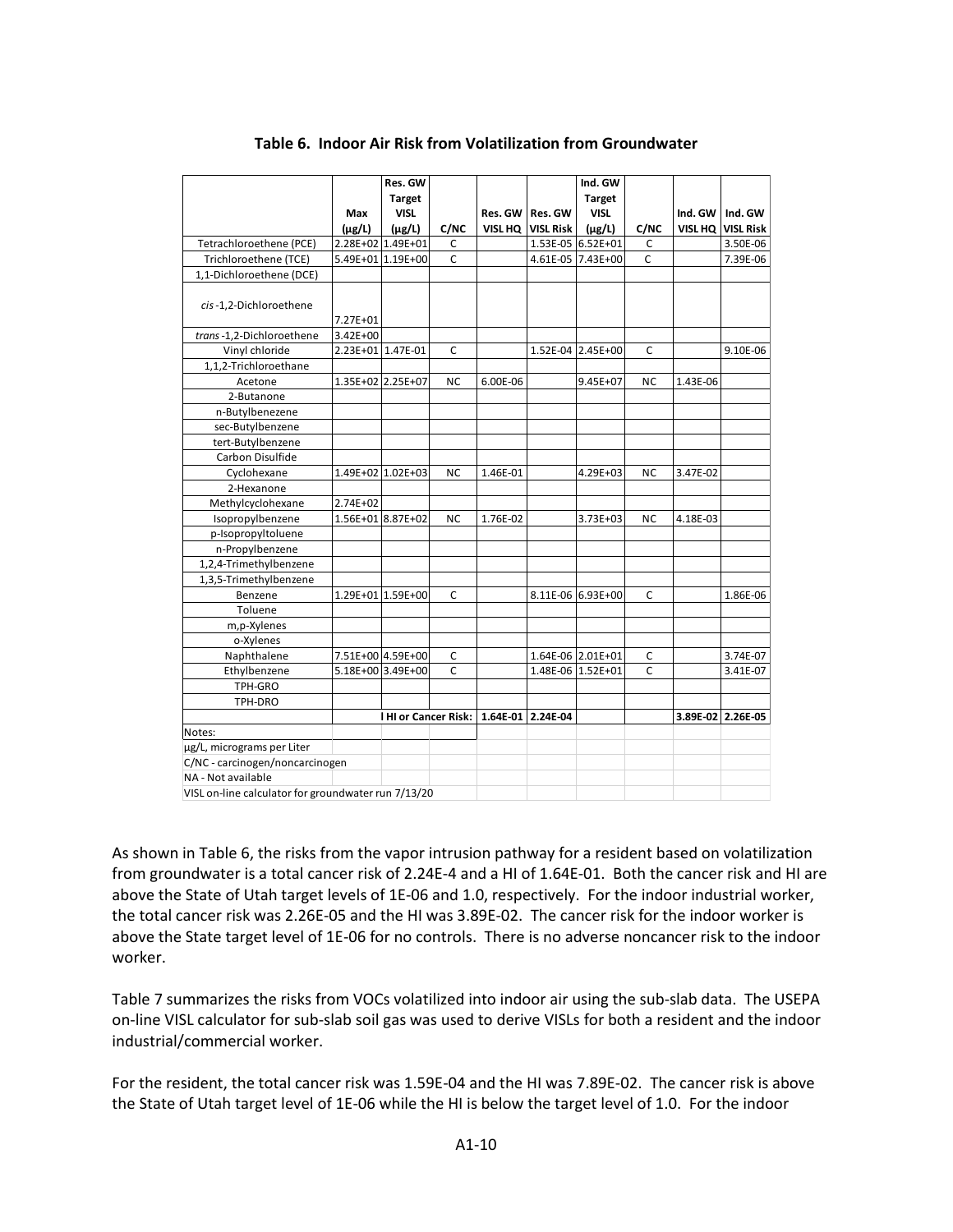industrial worker, the total cancer risk was 3.32E-05 while the HI was 6.22E+00. Both the cancer risk and HI are above the State of Utah target levels.

|                                                                  |                           | <b>Res</b>                      |              |                   |                   | Ind/Com           |              |                   |                   |
|------------------------------------------------------------------|---------------------------|---------------------------------|--------------|-------------------|-------------------|-------------------|--------------|-------------------|-------------------|
|                                                                  |                           | Subslab                         |              | Res               | Res               | Subslab           |              | Ind/Com Ind/Com   |                   |
|                                                                  | Max                       | <b>VISL</b>                     |              | Subslab           | Subslab           | <b>VISL</b>       |              | Subslab Subslab   |                   |
|                                                                  | $(\mu$ g/m <sup>3</sup> ) | $(\mu g/m^3)$                   | C/NC         |                   | VISL HQ VISL Risk | $(\mu g/m^3)$     | C/NC         |                   | VISL HQ VISL Risk |
|                                                                  |                           | 1.48E+01 1.26E+01               | $\mathsf{C}$ |                   |                   | 1.17E-06 5.52E+01 | C            |                   |                   |
| 1,1,1,2-Tetrachloroethane                                        |                           |                                 |              |                   |                   |                   |              |                   | 2.68E-07          |
| 1,1,1-Trichloroethane                                            |                           | 2.01E+01 1.74E+05               | <b>NC</b>    | 1.16E-04          |                   | 7.30E+05          | <b>NC</b>    | 2.75E-05          |                   |
| 1.1-Dichloroethane                                               |                           | 2.19E+00 5.85E+01               | C            |                   |                   | 3.74E-08 2.56E+02 | $\mathsf{C}$ |                   | 8.55E-09          |
| 1.1-Dichloroethene                                               |                           | 2.20E+01 3.95E+03               | <b>NC</b>    | 5.57E-03          |                   | 2.92E+04          | <b>NC</b>    | 7.53E-04          |                   |
| 1,2,4-Trimethylbenzene                                           |                           | 5.44E+01 2.09E+03               | <b>NC</b>    | 2.60E-02          |                   | 8.76E+00          | <b>NC</b>    | $6.21E + 00$      |                   |
| 1.2-Dichloroethane                                               |                           | 2.88E+00 3.60E+00               | C            |                   |                   | 1.57E+01          | $\mathsf{C}$ |                   | 1.83E-07          |
| 1,3,5-Trimethylbenzene                                           |                           | 3.93E+01 2.09E+03               | <b>NC</b>    | 1.88E-02          |                   | 8.76E+03          | <b>NC</b>    | 4.49E-03          |                   |
| 2-Methylnaphthalene                                              | 8.90E+00                  |                                 |              |                   |                   |                   |              |                   |                   |
| Benzene                                                          |                           | 9.43E+00 1.20E+01               | $\mathsf{C}$ |                   |                   | 7.86E-07 5.24E+01 | $\mathsf{C}$ |                   | 1.80E-07          |
| 1.2-Dichlorobenzene                                              |                           |                                 |              |                   |                   |                   |              |                   |                   |
| 1,4-Dichlorobenzene                                              |                           |                                 |              |                   |                   |                   |              |                   |                   |
| Methyl Tert-butyl Ether                                          |                           |                                 |              |                   |                   |                   |              |                   |                   |
| Chloroform                                                       |                           | 5.23E+00 4.07E+00               | $\mathsf{C}$ |                   |                   | 1.29E-06 1.78E+01 | $\mathsf{C}$ |                   | 2.94E-07          |
| cis-1,2-Dichloroethene                                           | 1.78E+01                  |                                 |              |                   |                   |                   |              |                   |                   |
| Ethylbenzene                                                     |                           | 5.17E+00 3.74E+01               | C            |                   |                   | 1.38E-07 1.64E+02 | C            |                   | 3.15E-08          |
| Isopropylbenzene                                                 |                           | 1.94E+00 1.39E+04               | <b>NC</b>    | 1.40E-04          |                   | 5.84E+04          | <b>NC</b>    | 3.32E-05          |                   |
| Naphthalene                                                      |                           | 3.24E+01 2.75E+00               | $\mathsf{C}$ |                   |                   | 1.18E-05 1.20E+01 | $\mathsf{C}$ |                   | 2.70E-06          |
| o-Xylene                                                         |                           | 2.74E+01 3.48E+03               | <b>NC</b>    | 7.87E-03          |                   | 1.46E+04          | <b>NC</b>    | 1.88E-03          |                   |
| m,p-Xylene                                                       |                           | 7.02E+01 3.48E+03               | <b>NC</b>    | 2.02E-02          |                   | 1.46E+04          | <b>NC</b>    | 4.81E-03          |                   |
| Tetrachloroethene                                                |                           | 3.49E+04 3.60E+02               | $\mathsf{C}$ |                   |                   | 9.69E-05 1.57E+03 | $\mathsf{C}$ |                   | 2.22E-05          |
| Toluene                                                          |                           | 3.60E+01 1.74E+05               | <b>NC</b>    | 2.07E-04          |                   | 7.30E+05          | <b>NC</b>    | 4.93E-05          |                   |
| trans-1,2-Dichloroethene                                         | 7.98E+00                  |                                 |              |                   |                   |                   |              |                   |                   |
| Trichloroethene                                                  |                           | 7.28E+02 1.59E+01               | C            |                   |                   | 4.58E-05 9.97E+01 | $\mathsf{C}$ |                   | 7.30E-06          |
| Vinyl Chloride                                                   |                           | 4.32E+00 5.59E+00               | C.           |                   |                   | 7.73E-07 9.30E+01 | $\mathsf{C}$ |                   | 4.65E-08          |
| Notes:                                                           |                           | <b>Total HI or Cancer Risk:</b> |              | 7.89E-02 1.59E-04 |                   |                   |              | 6.22E+00 3.32E-05 |                   |
| Data in units of micrograms per cubic meter (µg/m <sup>3</sup> ) |                           |                                 |              |                   |                   |                   |              |                   |                   |
| C/NC - carcinogen/noncarcinogen                                  |                           |                                 |              |                   |                   |                   |              |                   |                   |

#### **Table 7. Indoor Air Risk, Sub-Slab Data**

Table 8 shows the comparison of the two sources of data for estimating risk to indoor air, groundwater and sub-slab data. The resulting risks from use of the sub-slab data indicate higher risks. Given the age of the contamination and leakage into groundwater, it is likely that degradation of VOCs in groundwater is occurring. Most of the values are similar, except for the noncancer risk for the resident (difference of an order of magnitude) and the noncancer HI for the indoor worker (difference of two orders of magnitude). For purposes of estimating cumulative risk for each receptor, the more conservative of the two estimates of risk will be applied for each receptor.

|  | Table 8. Comparison of Indoor Air Risk |  |  |
|--|----------------------------------------|--|--|
|--|----------------------------------------|--|--|

|                                     | Ground-<br>water<br>(Table 6) | Sub-Slab<br>(Table 7) |
|-------------------------------------|-------------------------------|-----------------------|
| Resident, Cancer                    | 2.24E-04                      | 1.59E-04              |
| Resident, Noncancer                 | 1.64E-01                      | 7.89E-02              |
|                                     |                               |                       |
| Indoor Industrial Worker, Cancer    | 2.26E-05                      | 3.32E-05              |
| Indoor Industrial Worker, Noncancer | 3.89E-02                      | $6.22E + 00$          |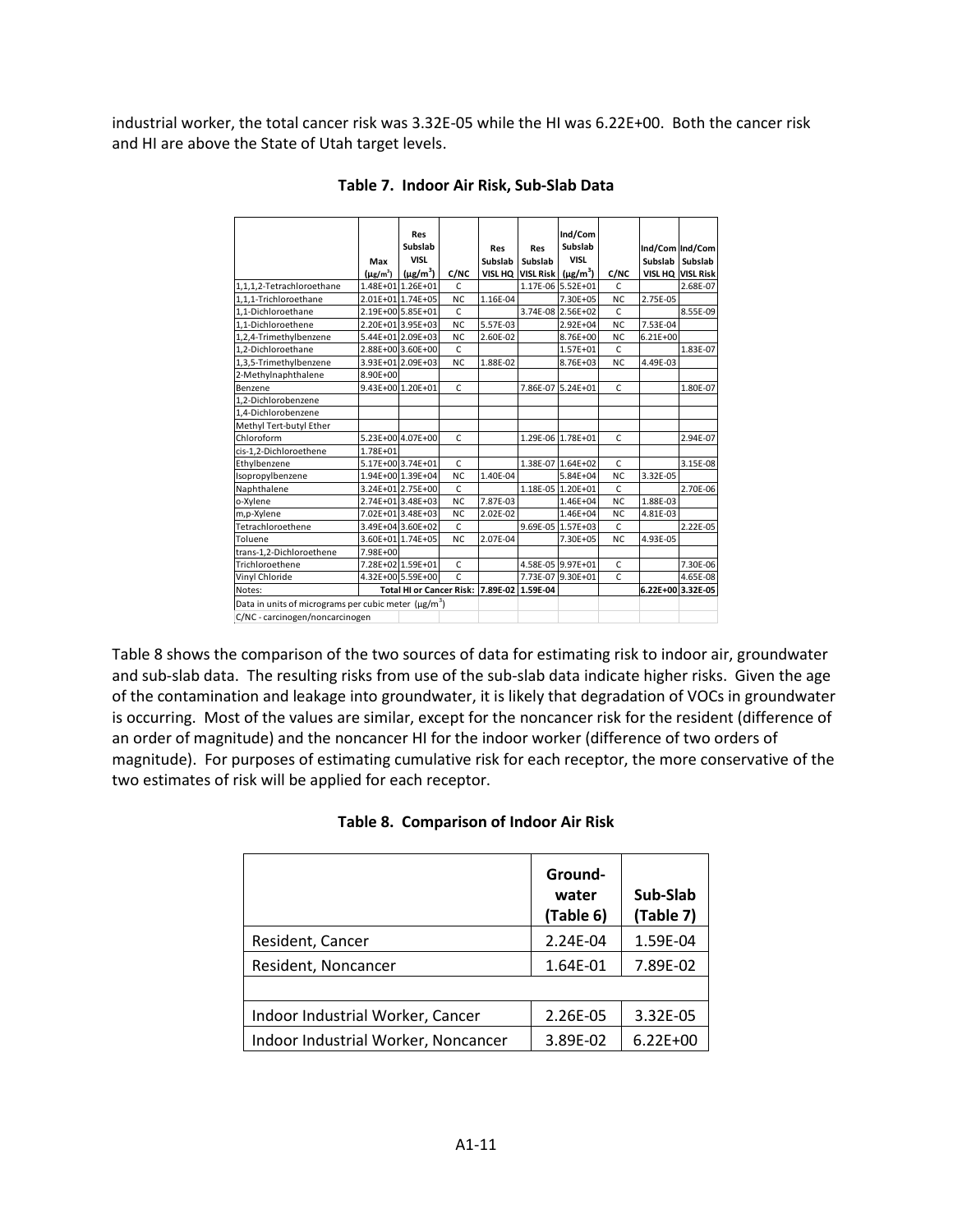### *Cumulative Risk*

Table 9 presents the cumulative risk estimates for the residential scenario. The exposure pathways included ingestion of soil, ingestion of groundwater, and inhalation of vapors in indoor air. For the vapor intrusion pathway, the cancer risk was based on migration of vapors from groundwater while the HI was based on estimations from the sub-slab data. The cumulative risk for the resident is 1.63E-03 and a HI of 2.25E+00. Both of these levels are above the State target levels for non-restricted residential use.

|                                     |          | Cancer      |
|-------------------------------------|----------|-------------|
| <b>Medium</b>                       | HI       | <b>Risk</b> |
| Soil                                | 2.34E-03 | 1.05E-06    |
| Ingestion Groundwater               | 2.08E+00 | 1.40E-03    |
| Inhalation vapors from groundwater  |          | 2.24E-04    |
| Inhalation vapors, subslab soil gas | 1.64E-01 |             |
| Total Res. HI or Cancer Risk:       | 2.25E+00 | 1.63E-03    |

# **Table 9. Cumulative Risk, Resident**

Table 10 presents the cumulative risk estimates for the indoor industrial worker scenario. The only complete exposure pathway was inhalation of vapors in indoor air. For the vapor intrusion pathway, the cancer risk was based on migration of vapors from groundwater while the HI was based on estimations from the sub-slab data. The cumulative risk for the indoor industrial worker is 2.26E-05 and a HI of 6.22E+00. Both of these levels are above the State target levels for non-restricted industrial use.

**Table 10. Cumulative Risk, Indoor Industrial Worker**

|                                                       |              | Cancer      |
|-------------------------------------------------------|--------------|-------------|
| <b>Medium</b>                                         | HI           | <b>Risk</b> |
| Inhalation vapors from groundwater                    |              | $2.26E-05$  |
| Inhalation vapors, subslab soil gas                   | $6.22E + 00$ |             |
| Total Industrial HI or Cancer Risk: 6.22E+00 2.26E-05 |              |             |

Table 11 presents the cumulative risk estimates for the construction worker scenario. The only complete exposure pathway was ingestion and inhalation of bulk soil. The cumulative risk for the construction worker is 4.55E-07 and a HI of 7.2E-03. Both of these levels are below the State target levels. There is no adverse risk to a construction worker.

|  | Table 11. Cumulative Risk, Outdoor Construction Worker |
|--|--------------------------------------------------------|
|--|--------------------------------------------------------|

| <b>Medium</b>                                             | нı       | Cancer<br><b>Risk</b> |
|-----------------------------------------------------------|----------|-----------------------|
| <b>Bulk Soil</b>                                          | 7.20E-03 | 4.55E-07              |
| Total Construction HI or Cancer Risk:   7.20E-03 4.55E-07 |          |                       |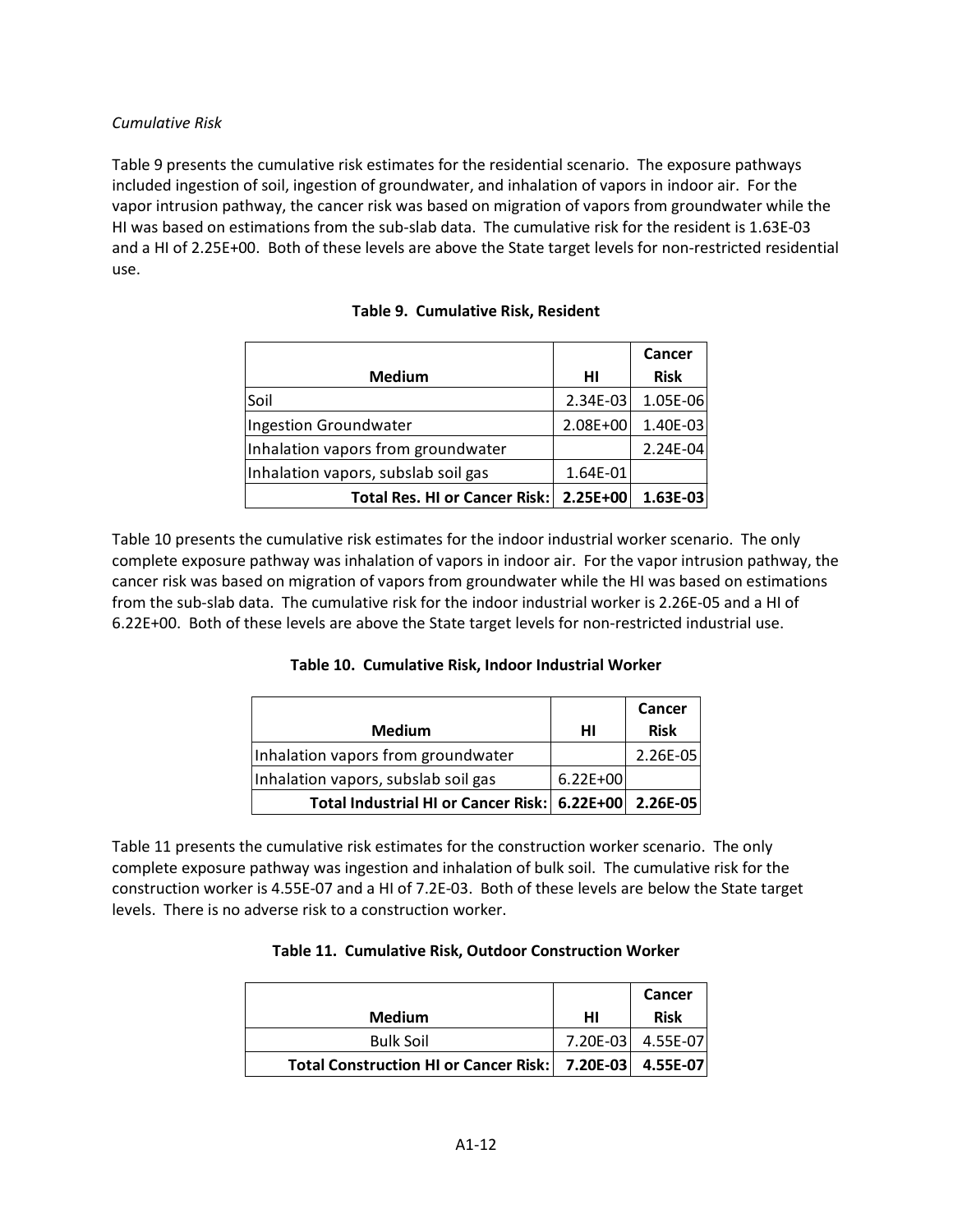### *Soil-to-Groundwater Migration*

For evaluation of the potential for COPCs in soil to migrate to groundwater, the detected site concentrations were compared to the RSL soil screening levels based on a dilution attenuation factor of 20. The results are shown in Table 12.

|                                                  | Max               | <b>SSL</b>        | Max > |  |  |  |  |  |
|--------------------------------------------------|-------------------|-------------------|-------|--|--|--|--|--|
| COPC                                             | (mg/kg)           | (mg/kg)           | SSL?  |  |  |  |  |  |
| TPH-GRO (Low Fractionation)                      | $6.28E + 02$      | <b>NA</b>         |       |  |  |  |  |  |
| TPH-DRO (High Fractionation)                     | 3.60E+03          | <b>NA</b>         |       |  |  |  |  |  |
| Tetrachloroethene (PCE)                          |                   | 3.94E-02 1.02E-01 | no    |  |  |  |  |  |
| Acetone                                          |                   | 1.18E+00 5.80E+01 | no    |  |  |  |  |  |
| Benzene                                          |                   | 2.50E-02 5.20E-02 | no    |  |  |  |  |  |
| n-Butylbenzene                                   |                   | 1.19E+00 6.40E+01 | no    |  |  |  |  |  |
| sec-Butylbenzene                                 |                   | 9.78E-01 1.18E+02 | no    |  |  |  |  |  |
| tert-Butylbenzene                                |                   | 2.44E-01 3.20E+01 | no    |  |  |  |  |  |
| Chlorobenzene                                    |                   | 1.43E-01 1.36E+00 | no    |  |  |  |  |  |
| Ethylbenzene                                     |                   | 2.50E-03 1.56E+01 | no    |  |  |  |  |  |
| Isopropylbenzene                                 |                   |                   |       |  |  |  |  |  |
|                                                  |                   | 1.08E+00 1.48E+01 | no    |  |  |  |  |  |
| p-Isopropyltoluene                               | 1.58E-01          | <b>NA</b>         | no    |  |  |  |  |  |
| n-Propylbenzene                                  |                   | 2.90E+00 2.40E+01 | no    |  |  |  |  |  |
| Methylcyclohexane                                | 3.60E+00          | <b>NA</b>         | no    |  |  |  |  |  |
| Napthalene                                       | 2.05E+00 7.60E-03 |                   | ves   |  |  |  |  |  |
| Toluene                                          |                   | 1.42E-02 1.52E+01 | no    |  |  |  |  |  |
| Xylenes, Total                                   |                   | 5.31E-03 1.98E+02 | no    |  |  |  |  |  |
|                                                  |                   |                   |       |  |  |  |  |  |
| Notes:                                           |                   |                   |       |  |  |  |  |  |
|                                                  |                   |                   |       |  |  |  |  |  |
| Data in units of milligrams per kilogram (mg/kg) |                   |                   |       |  |  |  |  |  |
| NA - Not analyzed                                |                   |                   |       |  |  |  |  |  |

### **Table 12. Soil-to-Groundwater Migration Assessment**

The analysis showed that there is potential for naphthalene to migrate to groundwater. However, given there is no continual source and the site is developed and covered in asphalt, infiltration of water that could mobilize any residual naphthalene in soil is minimal. The soil-to-groundwater pathway is likely negligent.

### *Conclusion – Human Health Risk Assessment*

Cumulative risks for both the resident and indoor industrial worker exceeded State target levels for unrestricted land use. It is noted that total petroleum hydrocarbon (TPH) data were excluded from the risk estimations. The fractions of hydrocarbons in the site data do not align with the fractionations for RSL TPH screening levels, and thus risks from potential exposure to TPH in site media were not calculated. Further, it is possible that indicator compounds associated with diesel range organics, such as polycyclic aromatic hydrocarbons (PAHs) that are lower in volatility could be present in site media. Exclusion of these indicator compounds along with exclusion of the TPH data could result in an underestimation of the calculated risks. The land use controls as addressed in the main text of this SMP report are needed to ensure protection of human health. These include limitation of use of shallow groundwater for consumption and use of vapor barriers and ventilation in any buildings constructed on site.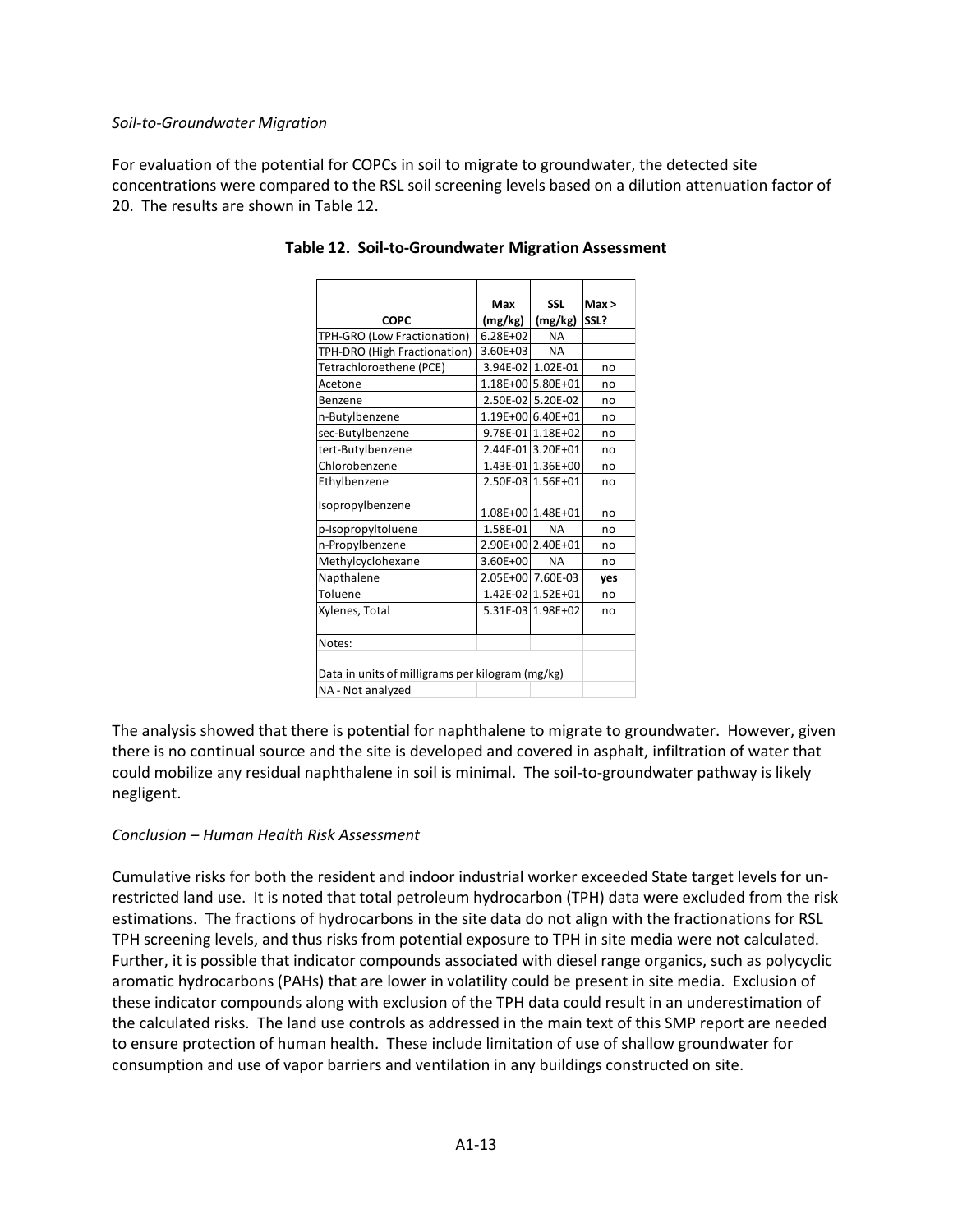# **Ecological Risk Assessment**

The Edison Building is located at 933 South Edison Street in Salt Lake City. As shown in the below photograph of the site (Google Earth, 2020), the area around the site as well as the site itself is highly development and mostly paved. There is no viable habitat to support ecological receptors.



To further support the conclusion that there is no adverse risk to ecological receptors, an ecological screening assessment was conducted. The only complete exposure pathway for ecological receptors would be direct contact with soil, if the pavement were ever to be removed. While VOCs are present in soil gas, there is little information on the toxicity via inhalation to ecological receptors to complete a quantitative analysis.

The ecological screening levels (ESLs) were derived from the Los Alamos National Laboratory's EcoRisk database. Given the small size of the property, indicator receptors include generic plants, a deer mouse, and a horned lark. Table 11 below summarizes the ecological screening assessment for these indicator receptors. The methodology outlined in Equation 2 was applied in deriving the HQs and HIs.

As noted in the table, the overall HIs are deer mouse 2.34E-03, horned lark 3.3E-02, and plants 4.06E-03. All of these HIs are below a target level of 1.0, indicating no adverse ecological risk is present at the Edison Building site.